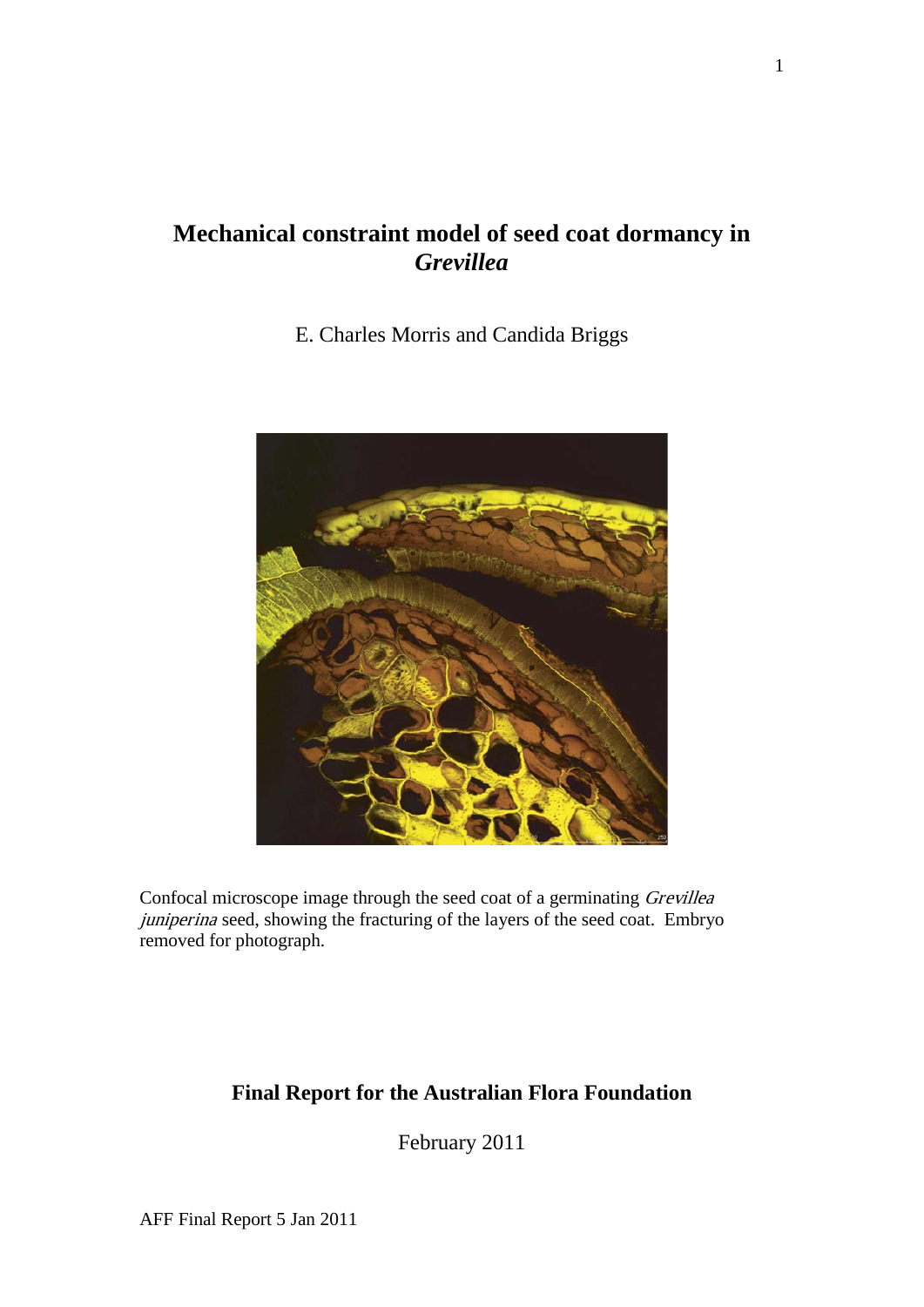# Abstract

Dormancy of seeds in some East Australian *Grevillea* species is controlled by the seed coat, as excised embryos germinate fully. This project investigated whether the mechanical constraint mechanism of seed coat dormancy applied in Grevillea  $j$ uniperina and  $G$ . linearifolia. The anatomical basis of breaking of the seed coat by the emerging radicle was investigated using confocal light microscopy. The force required to break through the seed coat was investigated by applying a force from the interior of bisected seed coats (with the embryo removed), in an attempt to simulate the action of the radicle. Compressive forces were applied to seeds from the outside, as a comparison. Both these methods were used on control, and heated and smoked seeds, to determine whether the fire cues affected seed coat strength. The maximum force that the embryos could develop in osmoticum over a range of water potentials was examined for control, and heated and smoked seeds.

The anatomical investigations showed that as the radicle began to grow, it forced apart the inner and outer micropyle, with fractures running between cells, along the cell walls, extending through the layers of the seed coat to the exterior. The tip of the radicle emerged to the outside through the dorsal seed coat near the micropylar tip of the seed, rather than through the tip itself. Estimates of the force required to break through the seed coat from the inside ranged from  $0.1 - 0.4$  MPa after one day of imbibition; there was no significant difference between the control or treated seeds in the force required. The force required after 14 days of imbibition was slightly less than after one day, but still not significantly different between treatments. The method used to estimate the force required to break through the seed coat from the inside was difficult to implement, and the results must be treated with caution as a result. The compressive force required to break the seed coat after one day of imbibition did not differ with treatment either; however, there was weak evidence of a shift in the shape of the frequency distribution with treatment, which would be consistent with the seed coat of some proportion of heated and smoked seeds being weakened by one or both of the fire cues. More work would be required to substantiate whether this very tentative conclusion is correct. The maximum force that could be exerted by half-excised embryos was at least 0.3 MPa for G. juniperina, and at least 0.4 MPa for G. linearifolia. The range of water potentials used did not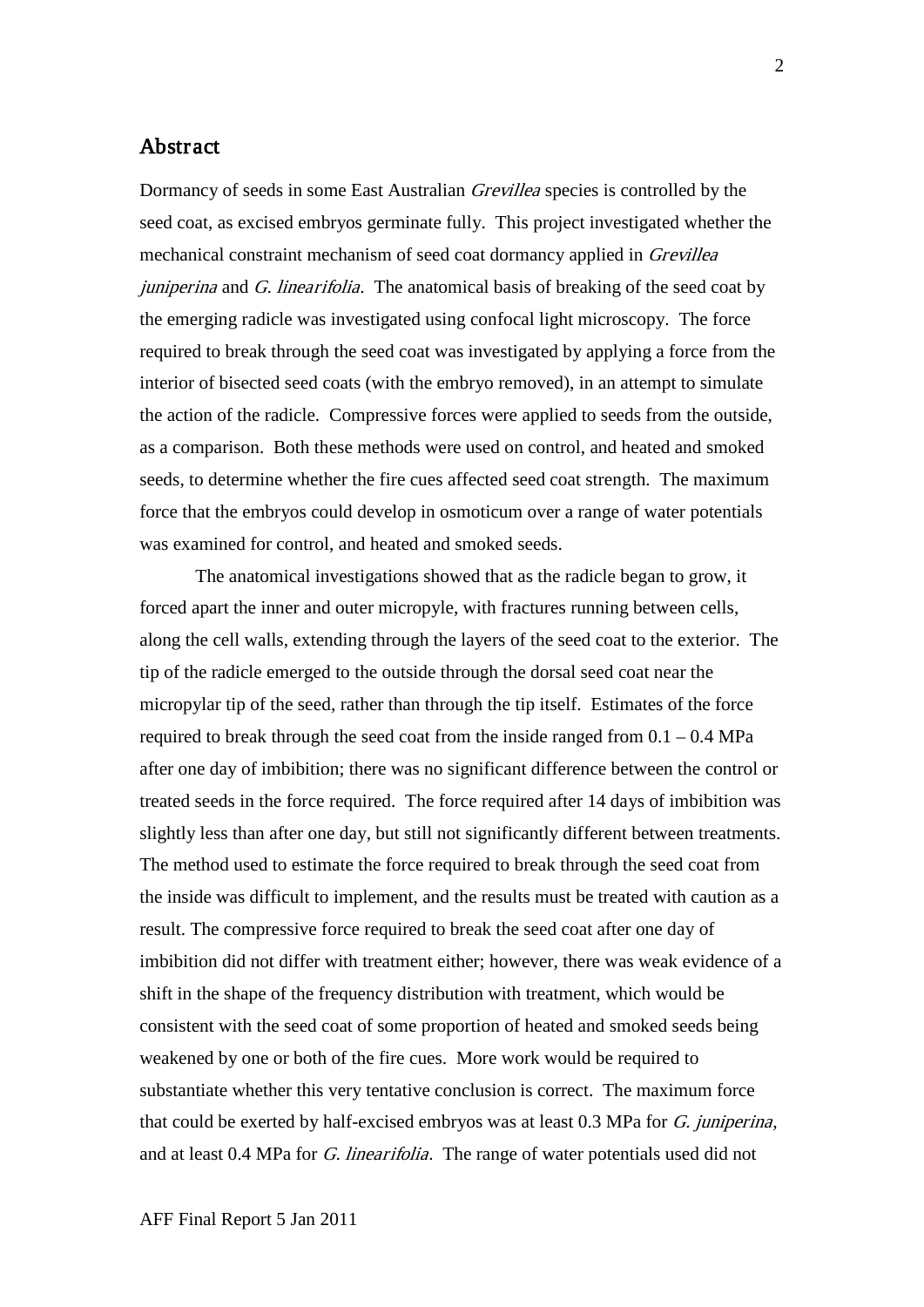allow determining what the full maximum force was for either species, and whether the fire cues altered this maximum force. Further work is required to confirm the tentative conclusions that it was possible to reach in this work.

# Introduction

Seeds of east Australian *Grevillea* species generally do not germinate when shed from the parent plant (ie they are dormant), but show increased germination after exposure to fire-related cues such as heat shock and smoke (Morris 2000, Kenny 2000). Dormancy is imposed by the seed coat, as removal of the seed coat results in germination of all dissected embryos (Morris, Tieu & Dixon 2000).

However the mechanism by which the seed coat controls dormancy is not fully known. Potential mechanisms of seed coat dormancy include: acting as a mechanical barrier ('mechanical barrier' model); preventing the exit of germination inhibitors ('inhibitor exit' model); presence of germination inhibitors in the seed coat itself ('seed coat inhibitor' model); restricting water uptake (as in wattles and peas, the 'water-impermeable' model); and restricting oxygen uptake ('oxygen diffusion' model; Bewley & Black 1994). Three of these mechanisms have been investigated to date: *Grevillea* seeds take up water freely, whether scarified or not, so the seed coat is not a barrier to water movement (Morris 2000, Morris, Tieu & Dixon 2000). Reinsertion of dissected embryos back into seed coats did not restrict germination either, so the seed coat inhibitor model was not supported *(ibid.)*. Treatment of seeds with heat and smoke did not alter the permeability of the seed coat to large molecular weight compounds, so the inhibitor exit model was not supported (Briggs & Morris 2007).

The models of seed coat dormancy still remaining to be tested for *Grevillea* are (1) seed coat acting as a mechanical barrier; and (2) seed coat restricting gas exchange. The first model was the subject of this project (seed coat acting as a mechanical constraint on the embryo.) Briggs et al. (2005) described the structure of the seed coat of Grevillea (outer testa with three layers; inner tegmen) and identified layers that could potentially act as mechanical barriers to expansion of the embryo (palisade layer of endotesta; sclerenchyma layer of tegmen). Whether these layers act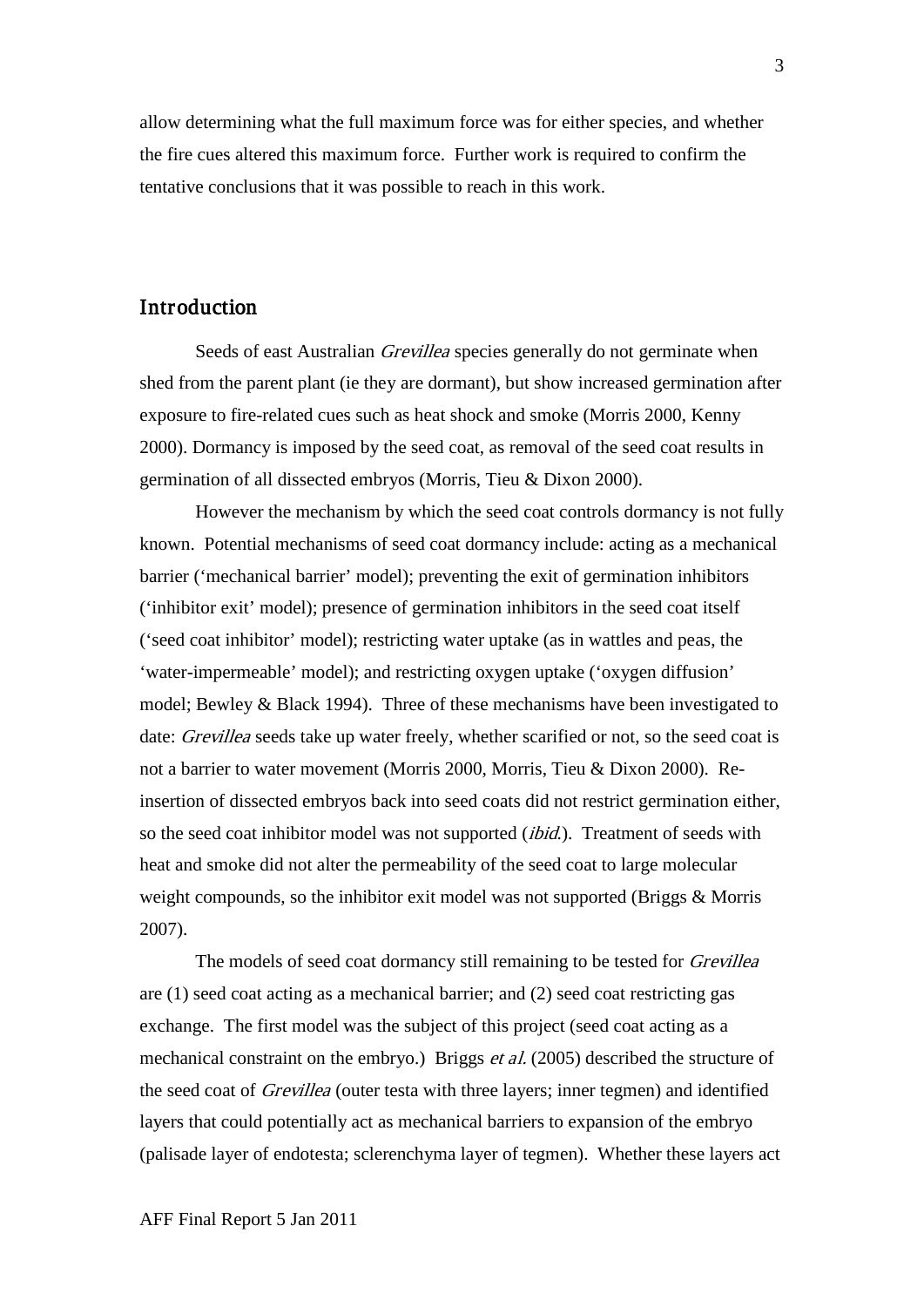to mechanically constrain the embryo is completely unknown; until this hypothesis is tested, it cannot be eliminated (or accepted) as a cause of seed coat dormancy for these seeds.

Methods to estimate the mechanical strength of the seed coat are not well developed. The problem that arises in attempting such estimation is that the embryo exerts its thrusting force from inside the intact seed at germination. For experimenters to duplicate this is technically very challenging; any attempt to exert a force from inside the intact seed means that some manipulation of the seed coat is first required to allow the force to be generated internally, and such manipulation by itself may affect the structure of the seed coat, and thus any estimates of its strength. A more common approach has been to use compressive force applied externally; while easier to do and measure, this approach does not simulate well the force the embryo must generate to break through the seed coat from the inside.

We made an attempt to measure the resistance of the seed coat to rupture from a force applied internally, using dissected seed coats. While this straight away introduces an element of artificiality (seed coat is not intact), the question of interest was whether the fire cues affected the force required to rupture the seed coat from the inside; so the comparison of controls vs. treated seeds was of interest. If the values measured are relative rather than absolute measures of the force required, the comparison is still valid provided the forces are measured in the same way across treatments. We also applied a compressive force to the seed coat, using an instrument designed to test the resistance to compression of foods, for comparison with the first method.

The other possible effect that one or both of the fire cues could have on the Grevillea seed is to stimulate growth of the embryo so that it can exert greater thrust and so break through the seed coat. This effect is called an increase in the 'growth potential' of the embryo; a common way to measure it has been to grow fully or partly excised embryos in osmoticum over a range of water potentials, to determine the lowest water potential at which germination can still occur. The absolute value of this water potential is taken as a measure of the maximum (positive) thrust that the embryo can generate, and for a number of species, dormancy-breaking treatments have been found to increase it (Nabors and Lang 1971; Baskin and Baskin 1998). This approach was tried with partly excised seeds of *Grevillea*.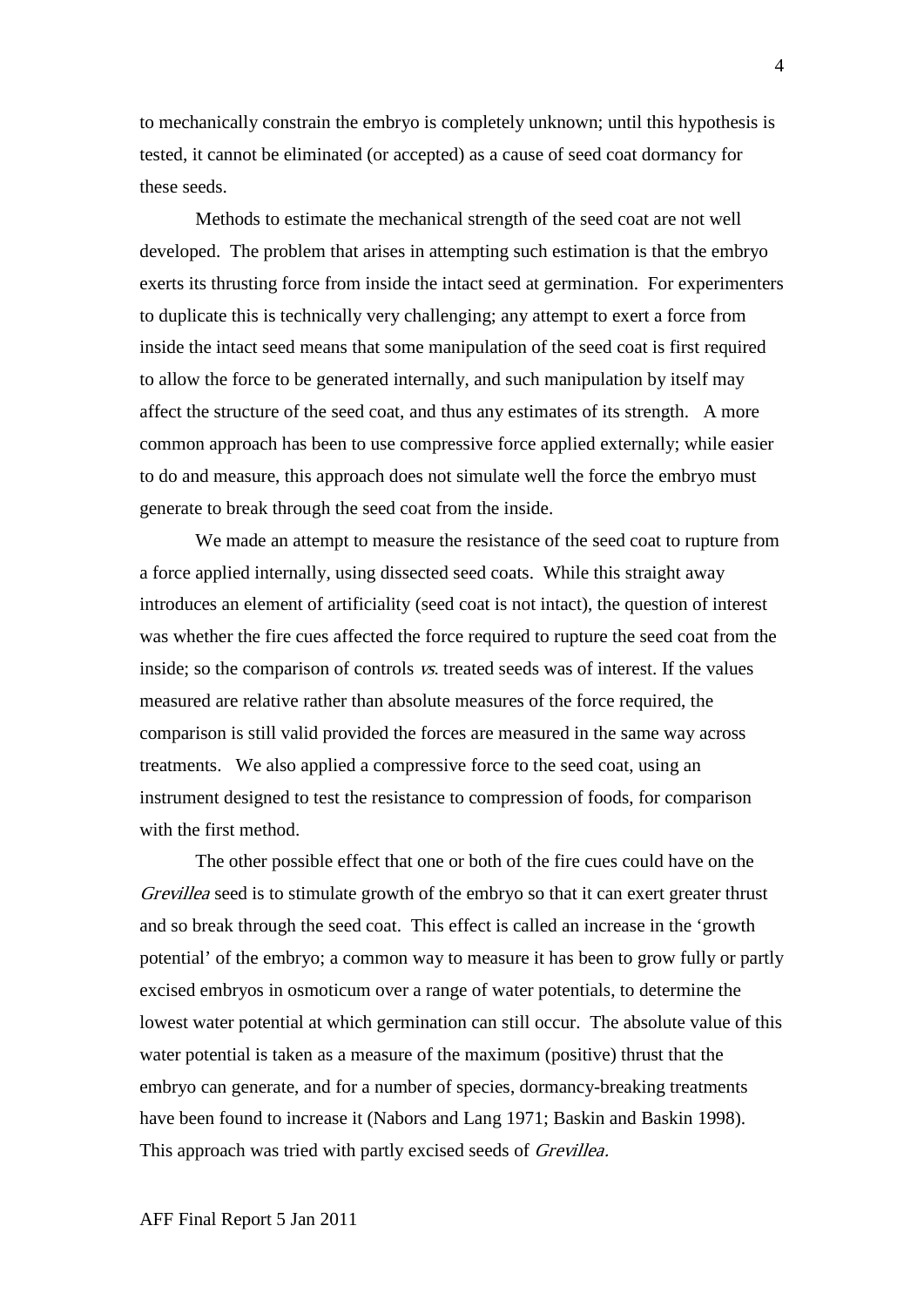The aims of this project were to determine:

- the anatomical basis of the rupturing of the seed coat by the emerging radicle;
- the physical forces required to break the seed coat;
- whether the force required to break the seed coat changed after exposure to fire-related cues;
- whether fire-related cues increase the growth potential of the embryo, allowing it to exert greater force to break through the seed coat

# Methods

#### Anatomy of germination

Seeds of *Grevillea juniperina* and *G. linearifolia* were imbibed with distilled water and kept at 20°C in day/night cycle of 12/12. Ungerminated seeds were removed at selected days following imbibition and germinated seeds were removed when the radicle had just broken through the seed coat. Seeds of G. linearifolia were fixed for 24 hrs with 2.5% glutaraldehyde-3.0% paraformaldehyde in phosphate buffered saline, tripled rinsed with distilled water, slowly dehydrated with ethanol and stored in 70% ethanol at  $4^{\circ}$ C until hand-sectioned. Seeds of G. juniperina were examined unfixed. Sections were stained with various fluorochromes and examined with a Leica laser scanning confocal microscope (LSCM). Stains used were: Berberine Hemisulphate/ FeCl<sub>3</sub>, Congo Red, Acridine Orange. Seeds that had been used for the LuciferYellow CH apoplastic tracing study (Briggs and Morris, 2008) were also examined for the structure of the micropyle.

#### Internal force required to break the seed coat –

AFF Final Report 5 Jan 2011 The following method was adapted from Nabors and Lang (1971) to estimate the thrust needed by the radicle to pierce the abutting tegmen and palisade endotestal layers i.e. the layers believed responsible for mechanically restraining the embryo, using dissected seed coats. The strength of the seed coat was tested at two temporal points during germination in Grevillea linearifolia. Seeds (2 x 15 seeds from untreated controls and 2 x 15 seeds from Heat+Smoke treatment) were placed on filter paper (moistened with distilled water) in 9cm sterile Petri dishes for 24 hours (end of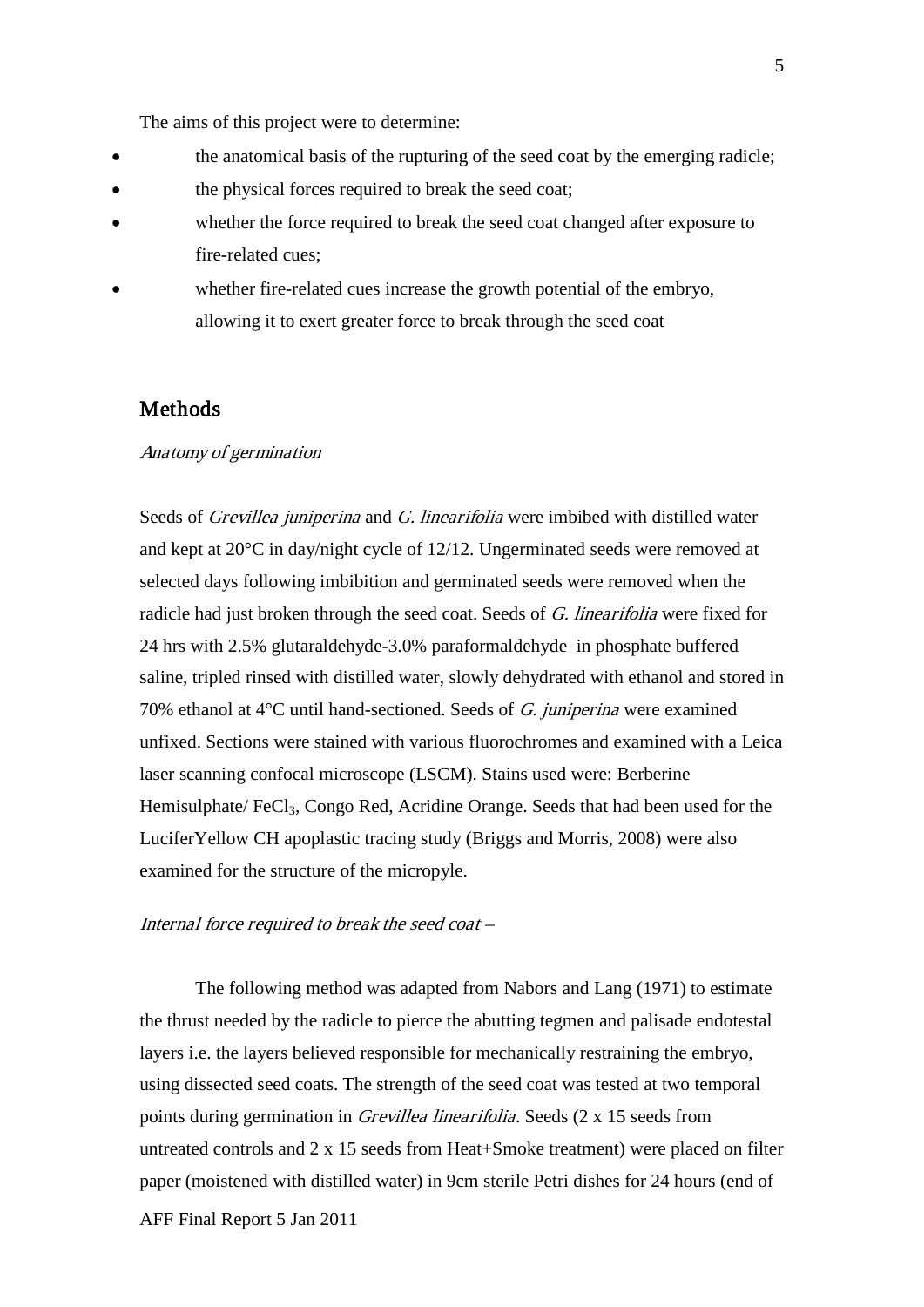Phase 1 of water uptake) or left for 13 days (end of Phase 2), transversely bisected halfway along their length, then the embryo was carefully removed to avoid damaging the inner layers of the seed coat and the micropyle; the empty shells were then placed (dorsal side down) on moistened filter paper to prevent drying out and to simulate the hydrated condition of the seed coat prior to germination. The micropylar end of each embryo-less shell was inverted over the sharp tip of a map pin that was affixed to a balance. The emptied seed coat was grasped between the thumb and index finger and pulled down onto the pin until the tip emerged through the seed coat. The force of the pull from commencement to breakthrough was recorded by a digital camera in video mode focused on the balance readings, and the force exerted at breakthrough of the pin recorded (Nabors and Lang 1971). The surface area of the map pin tip was calculated as  $2.9 \text{ mm}^2$  (conical shape assumed) and the applied forced calculated as units of pressure.

#### External (compression) force required to break seed coat

We have continued work on testing the mechanical strength of the seed coat but have approached it differently. The TA-XT2 is a machine that can be programmed to compress an object (ie peach, piece of bread) for a predetermined depth and record the force needed to reach that depth. We adapted this process and applied a 2mm diameter metal probe (flat surface) to the dry and fully imbibed seeds of Grevillea juniperina. In our initial trial using untreated seeds, we tested the micropylar, middle and chalazal regions of the seed and found that there was a difference in force required to push the probe 0.3-0.6 mm into the seed. Fully imbibed seeds required less force than dry seeds and the least force was needed at the micropylar end in both hydration states. The compressed seeds were then sectioned, stained and examined with confocal microscopy. We found that the seed coat split along the same lines as occurred during germination in G. linearifolia. A second small trial tested untreated (16) and heat+smoke (24) treated seeds. Seeds were imbibed for 24hr, blotted and then placed under the probe. Each time the probed was centred 2mm from the micropylar end of the seed and the depth was 0.4mm (the depth from the dorsal surface to the tegmal layer of the seed.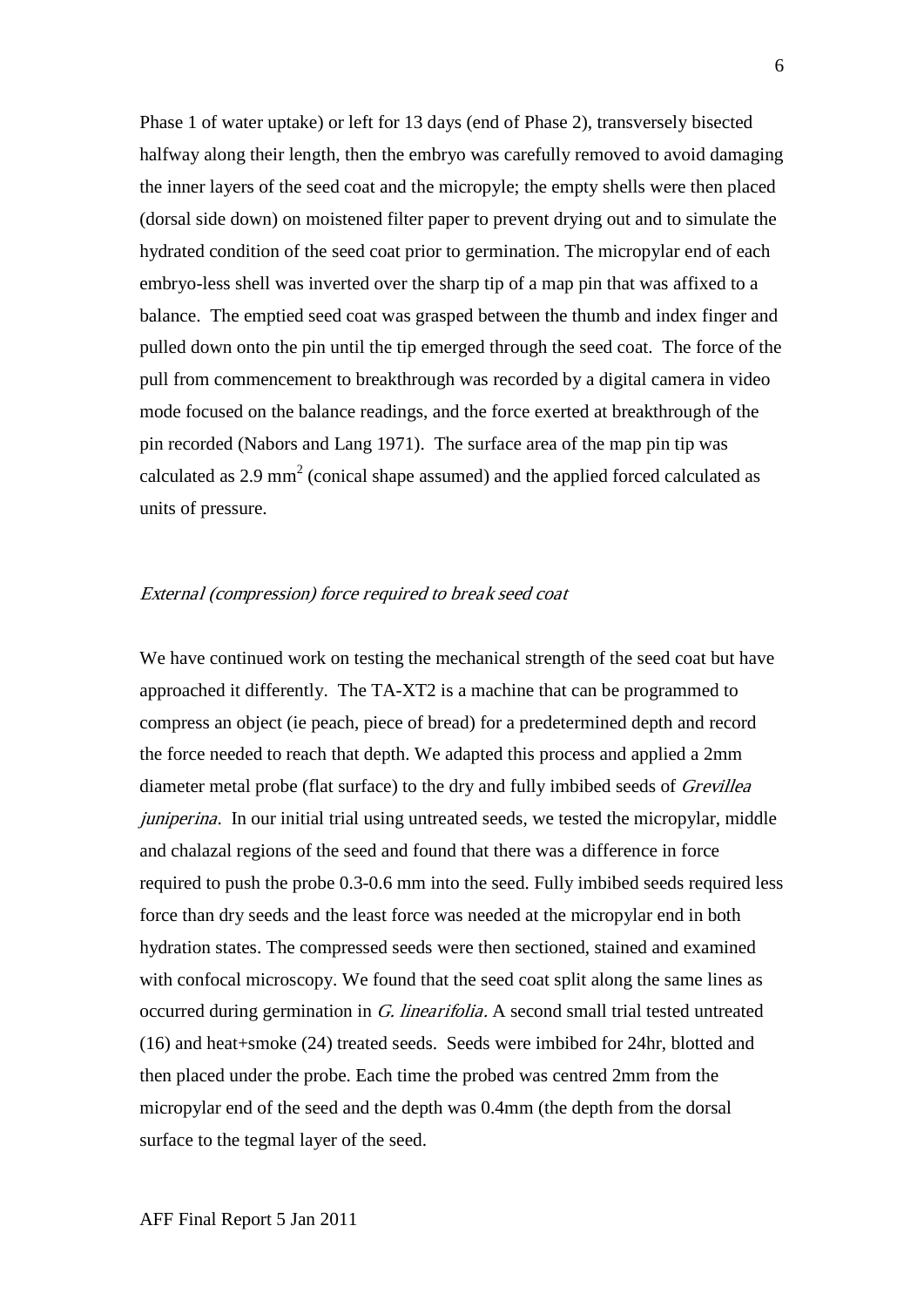#### Anatomy of compression

Seeds of *Grevillea juniperina* were placed on Whatman's No 1 filter paper in 9cm sterile Petri dishes and seven ml of Fungarid solution was added to each dish. Plates were kept at 20°C in day/night cycle of 12/12. Seeds were removed after 24 hours and 14 days and subjected to compression by the TA-XT2 machine (see above). Compressed seeds were hand-sectioned (MLS), stained with Congo Red and examined by a Leica LSCM.

#### Measurement of Embryo Growth Potential using PEG8000 –

All glass ware, distilled water used for rinsing and preparation of solutions (PEG 8000 solution, Fungarid©, bleach etc.), filter paper and forcepts were sterilized for 20 minutes at 120°C. Aseptic techniques were used throughout the surface sterilization procedure, preparation of PEG 8000 solutions and setting up of the experimental Petri dishes.

#### Preparation of Smoke Water –

Aerosol smoke was generated by a bee-keepers smoker using dried eucalyptus leaves and twigs. The smoke was pulled (by under vacuum) through distilled water until the solution was lightly coloured and smelled of smoke (approximately 20 minutes). Four such smoke solutions were prepared and sterilized.

#### Preparation of PEG 8000 solutions –

The various water potential solutions were prepared according to the formula below taken from Michel (1983):

 $\Psi = 0.129[PEG]^2 T - 14.0[PEG]^2 - 0.4[PEG]$ where  $T = 20^{\circ}$ C and [PEG] =  $g$ PEG 8000

```
 gH2O
```
For example, a solution of PEG8000 with a water potential of -0.6032 MPa was prepared by adding 0.212g PEG 8000 to each gram of distilled water. Zero water potential was sterile distilled water.

For G. juniperina, a stock solution of PEG8000 (-0.6032 MPa) was diluted with distilled water to achieve water potentials of -0.05, -0.10, -0.15, -0.20, -0.25, -0.30

AFF Final Report 5 Jan 2011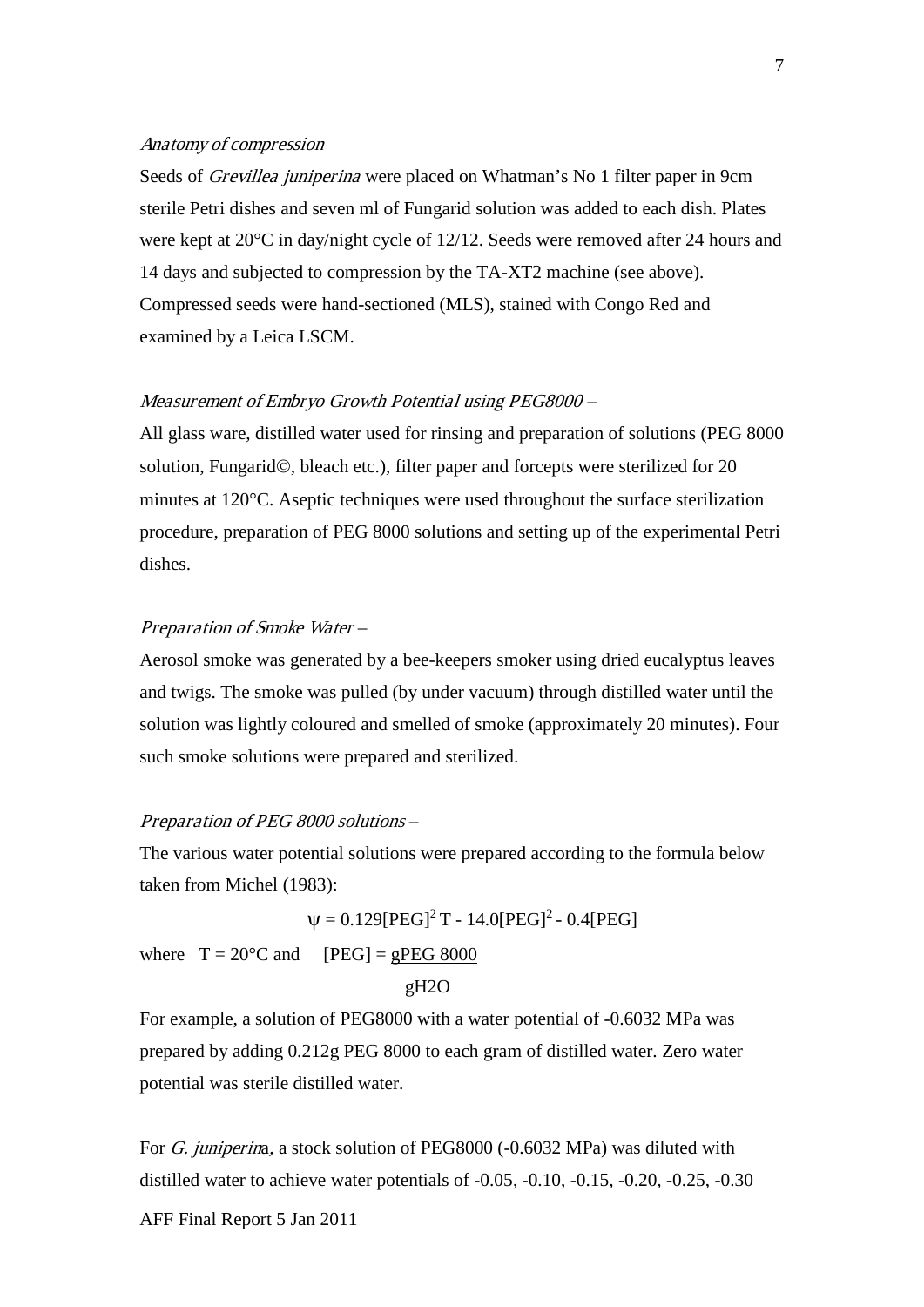MPa; another stock solution of PEG 8000 (-0.802 MPa) was diluted to achieve water potentials of -0.30, -0.40, -0.50, -0.60, -0.70, -0.80 MPa in the extension of this experiment.

For G. linearifolia, individual PEG 8000 solutions (water potentials of -0.25, -0.325, -0.375 and -0.40 MPa) were prepared, using the above formula.

Surface Sterilization of Seeds: - Ten seeds were placed into each glass tube, covered with 10 mL of Fungarid<sup> $\odot$ </sup>-0.05% Triton X-100 solution and left for 24 hours. The Fungarid $^{\circ}$ -Triton X solution was then removed and the seeds washed three times with 10 mL of distilled water. After removal of the third washing solution, 10 mL of 75% ethanol was added to each tube, agitated for 6-8 seconds, decanted, then replaced by 10 mL of bleach (1/11 dilution of Domestos $^{\circ}$  equalling 0.45% sodium hypochlorite, 0.109% sodium hydroxide) and left for 10 minutes. Following removal of the bleach solution, the seeds were washed four times with distilled water and the final rinsing solution discarded.

### Experimental Procedure: Grevillea juniperina

Untreated controls – surface sterilized seeds were aseptically transferred onto filter paper, transversely bisected using a disposable scalpel blade and the micropylar half transferred to a 10 cm glass Petri dish with one Whatman's No 1 filter paper; the chalazal half was discarded. A new scalpel blade was used for each batch of 10 seeds. Twelve mL of one of the water potential solutions was added to each Petri dish. N.B. This part of the experiment was later extended to include water potentials of -0.30, - 0.40, -0.50, -0.60, -0.70 and -0.80 MPa in order to find the water potential at which no germination occurred.

Heat Treatment and Smoke-Water Treatment – surface sterilized seeds were transferred to dry filter paper, air-dried for 20 hours, transferred into clean, dry, glass tubes, closed off by a cotton bung then heated (separately for each batch of seeds, Morrison and Morris 2000) for 10 minutes at 80°C. Following heat treatment, each glass tube was air-cooled for 5 minutes then the seeds were tipped into glass vials containing one of four replicates of smoke water (diluted 1/11with distilled water). After one hour, the smoke water was decanted and the seeds tipped onto fresh filter

8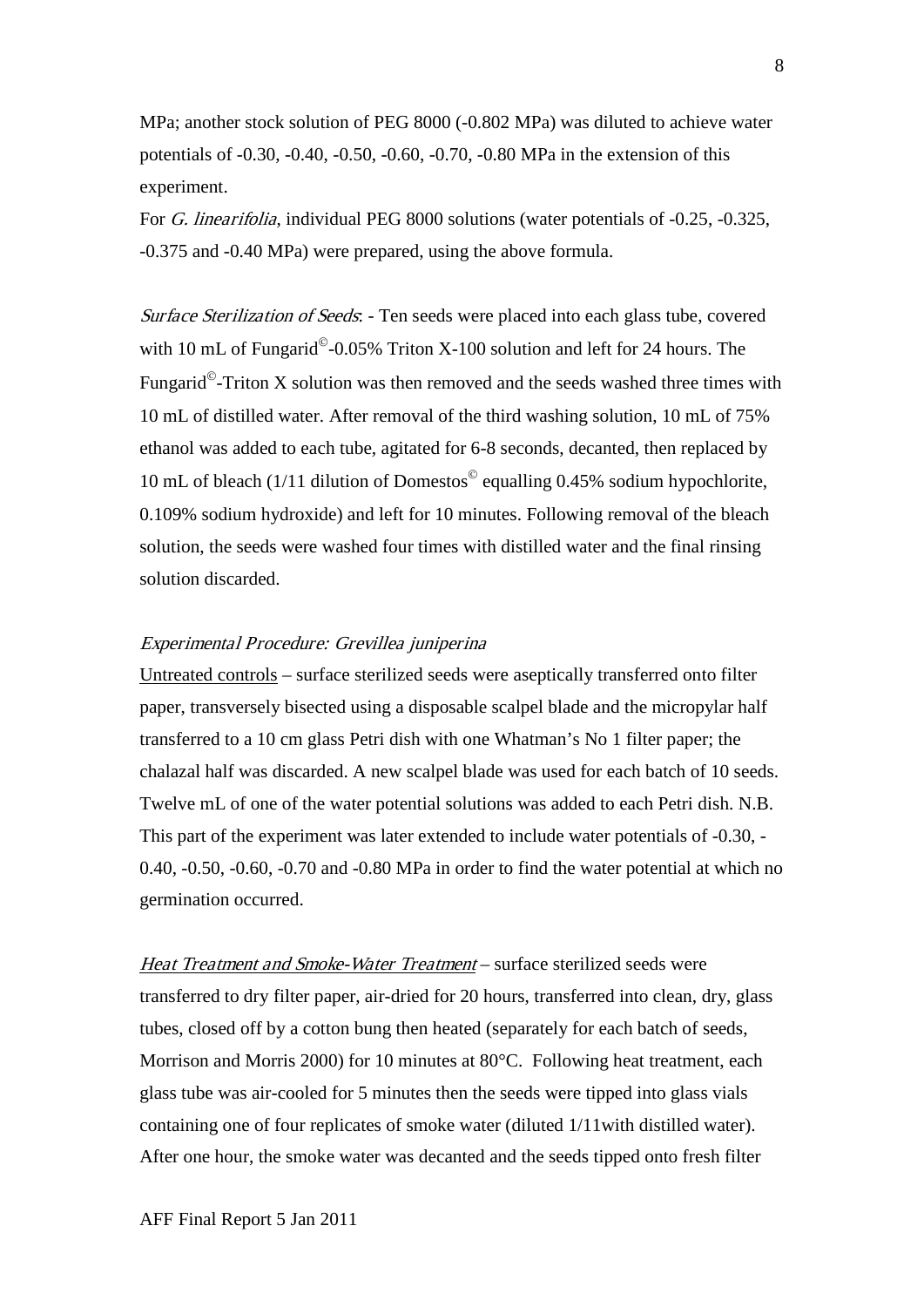paper, transversely bisected and the micropylar half transferred onto the experimental plate (as per the controls). Twelve mL of one of the water potential solutions (0.00 to -0.30 MPa) was added to each correspondingly labeled Petri dish.

For the untreated controls and the treated seeds, there were two replicates of each water potential treatment. Each Petri dish was sealed with Parafilm and placed into a ziplock bag to reduce loss of water vapour and thereby alteration to the water potential. The Petri dishes were placed into a Contherm Phytotron Climate Simulator set at Day/Night cycle of 12/12hr, 20°C, RH 47%, Lux 180μ E. Dishes were removed and examined for radicle protrusion every three days. Germinated embryos were aseptically removed from the Petri dishes when the radicle was 1-2 mm in length.

### Experimental Procedure: Grevillea linearifolia

Untreated controls – surface sterilized seeds were aseptically transferred onto filter paper; from each batch of 10 seeds, 5 were left whole and transferred to a 9cm sterile plastic Petri dish and 5 were bisected (as before) and transferred to a separate 9cm Petri dish. A new scalpel blade was used for each batch of 10 seeds. Each 9cm Petri dish had one 9 cm Whatman's No 1 filter paper folded to form two ridges at right angles to each other. Ten mL of one water potential solution (0.00, -0.25, -0.325, - 0.375, -0.40 MPa) was added to correspondingly labeled experimental dish.

Heat Treatment and Smoke-Water Treatment – surface sterilized seeds were transferred to dry filter paper, air-dried for 20 hours and treated as above for G. juniperina except only one smoke water replicate was used. After one hour, the smoke water was decanted and the seeds tipped onto fresh filter paper to briefly drain. Each batch of seeds was then processed as per the controls.

Heat Treatment – surface sterilized seeds were transferred to dry filter paper, air-dried for 20 hours, transferred into clean, dry, glass tubes, closed off by a cotton bung then heated (separately) for 10 minutes at 80°C. Following heat treatment, each glass tube was air-cooled for 5 minutes then the seeds were tipped into glass vials containing distilled water to imbibe; this was to permit sectioning of the seed without inducing fracture planes. After one hour, the seeds were briefly drained on dry filter paper, before being processed as per the controls.

AFF Final Report 5 Jan 2011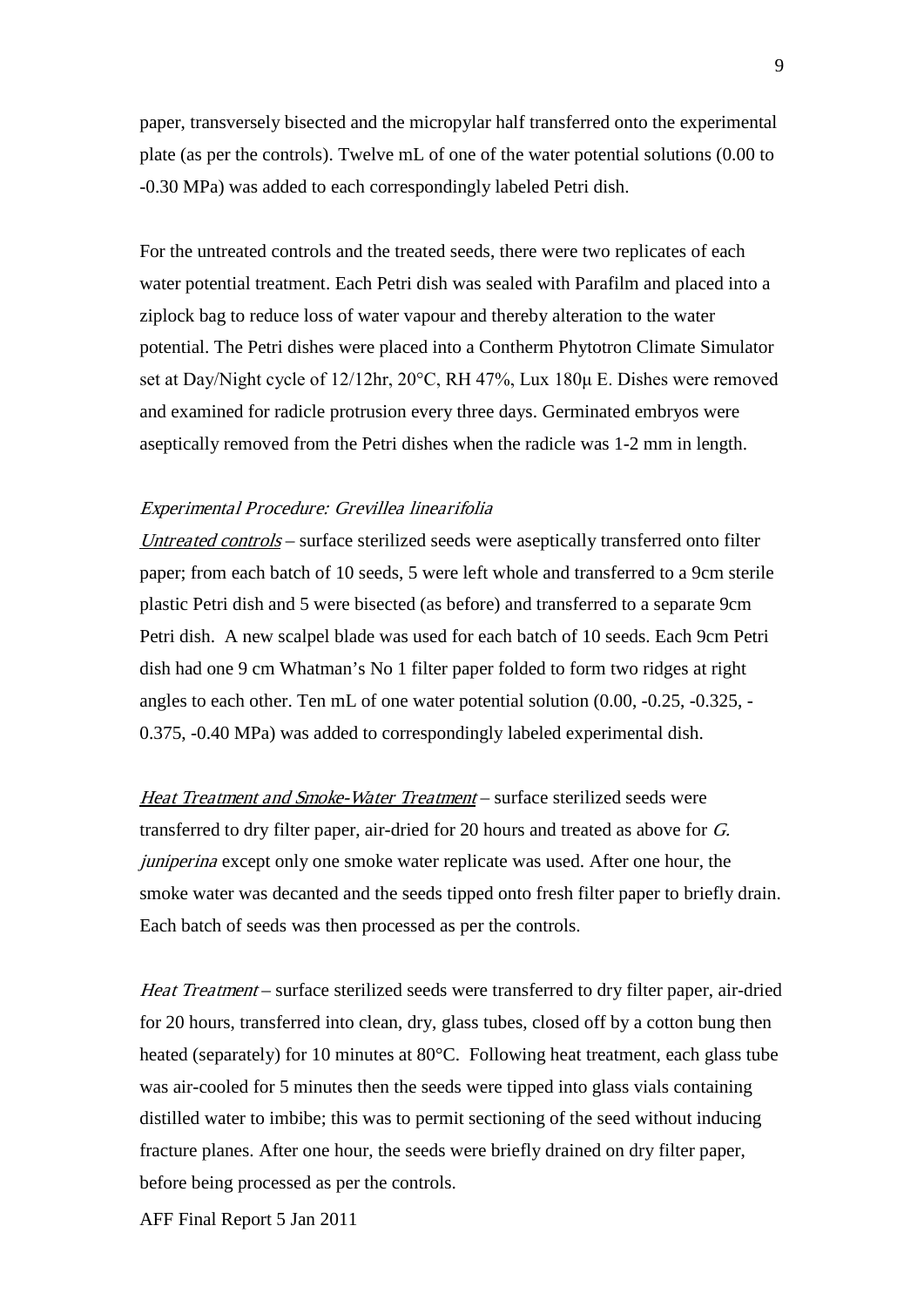Smoke Treatment – after surface sterilization, the final rinsing water was replaced with 10mL of diluted smoke water. After one hour, the smoke water was removed and the seeds placed onto dry filter paper to briefly drain. They were then processed as per the controls.

For each water potential (control and treatments), there were two replicates for the bisected seeds (10 seeds in total) and two replicates for whole seed (10 seeds in total).

Each Petri dish was sealed with Parafilm and placed into a ziplock bag then placed into snaplock boxes. The Petri dishes were placed into a Contherm Phytotron Climate Simulator set at Day/Night cycle of 12/12hr, 20°C, RH 47%, Lux 180μ E. Dishes were removed and examined for radicle protrusion every three days. Germinated embryos were aseptically removed from the Petri dishes when the radicle was 1-2 mm in length. All Petri dishes were opened at least once a week for refreshment of oxygen and the water potential solutions were replaced with freshly made up solution at day and day.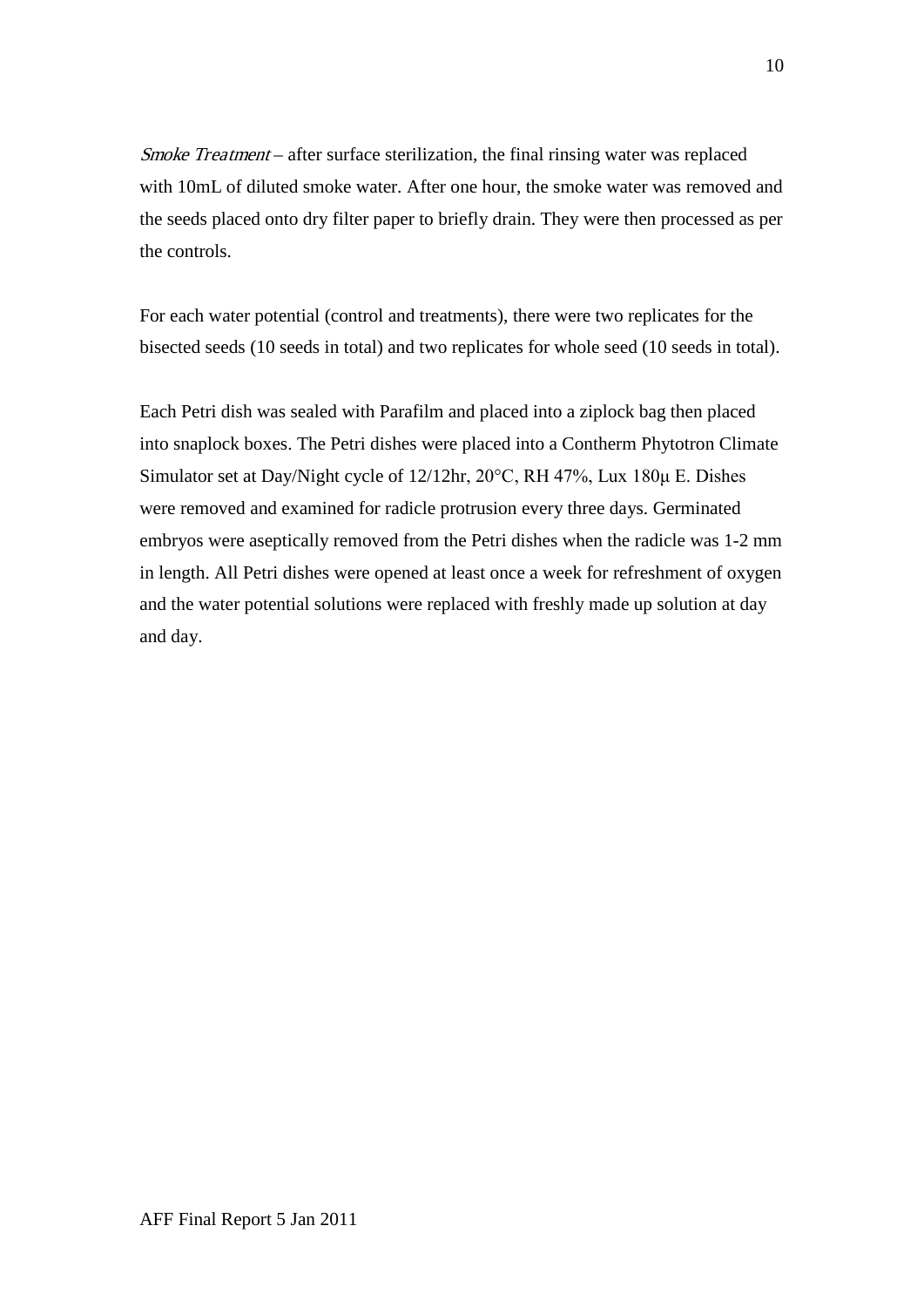#### Results

### Structure of the Micropylar Region and changes induced by germination

Longitudinal sectioning through the micropylar region of the seed revealed an inner micropyle formed by two layers of short, very-thick-walled, unlignified tegmal cells (Fig. 1), and an outer micropyle formed by a single layer of reticulately-lignified palisade-shaped endotestal cells (Fig. 1) that curve "downward" towards the ventral side of the seed (Fig. 2). The micropylar tegmel cells were continuous with the endoand exotegmal layers of the rest of the seed coat; the abutting mesotegmal cells were similarly continuous with the inner and outer mesotegmal layers (Fig. 1). The cell layers forming both the inner and outer micropyles abut closely "glued together' by the compressed remains of the pollen tube. Overlying the entry into the inner (embryonic) end of the micropyle were the crushed remains of the nucellus (the crushed cell zone from Briggs and Morris 2008 or (2005??)).

The ventral side of the micropylar region is characterised by small to medium-sized, thin-walled, inner mesotestal cells and larger, thicker-walled outer mesotestal cells. The walls of these later cells stain positively with Berberine Hemisulphate (Fig. 2). The dorsal side of the micropylar region is characterized by a few layers of large, thin-walled mesotestal cells overlain by thicker-walled exotestal cells (Fig. 2).

As the elongating radicle pushed into the entry of the micropyle, the inner micropyle opened, the 'glue' fractured and the inner micropylar cell layers were forced apart and a line of separation extended ahead a short distance into the outer micropyle. Continued elongation resulted in the 'shunting aside' of the inner micropylar layers, further widening the first part of the outer micropyle and the generation of a fracture plane that extended between the palisade endotestal cells (Fig. 3) before it crossed into the dorsi-lateral meso- and exotestal layers (Fig. 2). The fracture plane followed the middle lamellae which resulted in a stepped fracture surface (Fig. 4).

Fracture planes also extended laterally away from the micropyle. They were initiated within the mesotegmal layer of the tegmal wedge (Fig. 5). This wedge-shape region is formed from the pinching together of the tegmal layers such that the mid-line is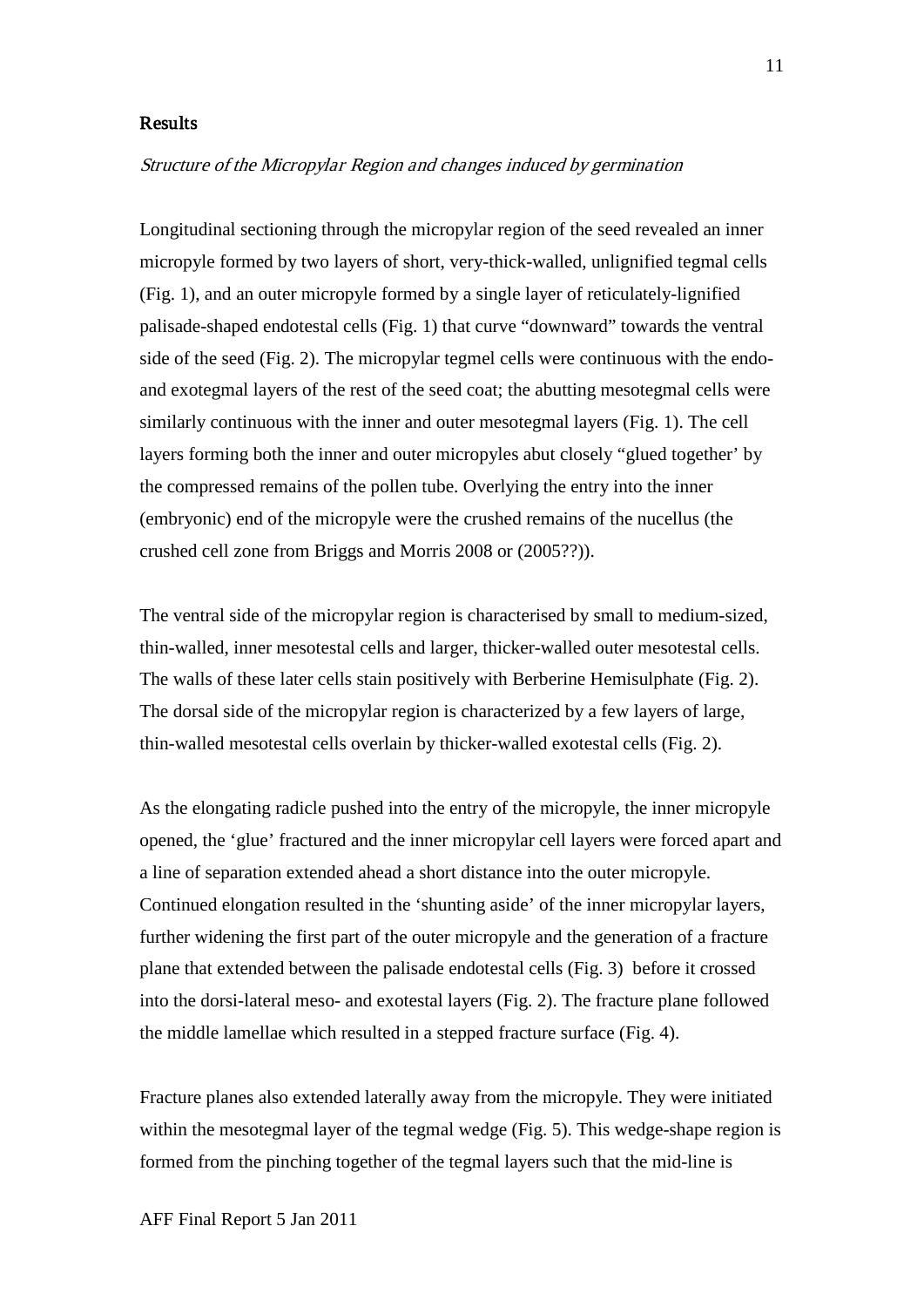formed from the abutting together of the endotegmal layer of cells and hence there is no middle lamella "cementing" these cells together. As the wedge started to separate down the mid-line (Fig. 6) the ventral inner mesotestal cells became distorted (Fig. 7), then collapsed; the outer part of the wedge then fractured along the middle lamellae of the exotegmal layer before the abutting dorsal palisade endotestal and mesotestal layers fractured. Again, all the fracture planes followed the middle lamellae instead of breaking across the cells. The radicle emerged through the side of the seed (rather than through the tip of the micropylar end) and continued elongation resulted in the splitting of the seed coat up the side (Fig. 8) then along the dorsal mid-line.

### Internal break-through pressure for G. linearifolia: 1 day of imbibition

The pressure required to break outwards through the micropylar end of bisected seed coats in the untreated (control) seeds differed little between seeds that were fully intact prior to cutting, and seeds that showed some sign of piercing or external damage (Table 1; comparison of undamaged and damaged means,  $F_{1,27} = 0.18$ ;  $P =$ 0.67). Consequently both control seed lots were pooled to obtain an estimate of the pressure required to break through the micropylar end with a larger sample size. A small number of the heated and smoked seeds also showed some seed coat damage, but exclusion of these seeds affected the estimate of pressure required to break through very little (Table 1); thus undamaged and damaged seeds were pooled for the treated seeds as well.

The estimate of the internal break-through pressure at the micropylar end for seeds imbibed for 1 day was almost identical for both control (0.234 MPa), and heated and smoked seeds (0.235 MPa; Table 1). The frequency distribution of break-through pressures was approximately normal in both cases (Fig 1; Anderson-Darling test of normality NS for both), though both distributions were slightly flat (negative kurtosis, Fig. 1). Break-through pressures ranged from <0.1MPa up to 0.4 MPa in both control and treated seeds (Fig. 1).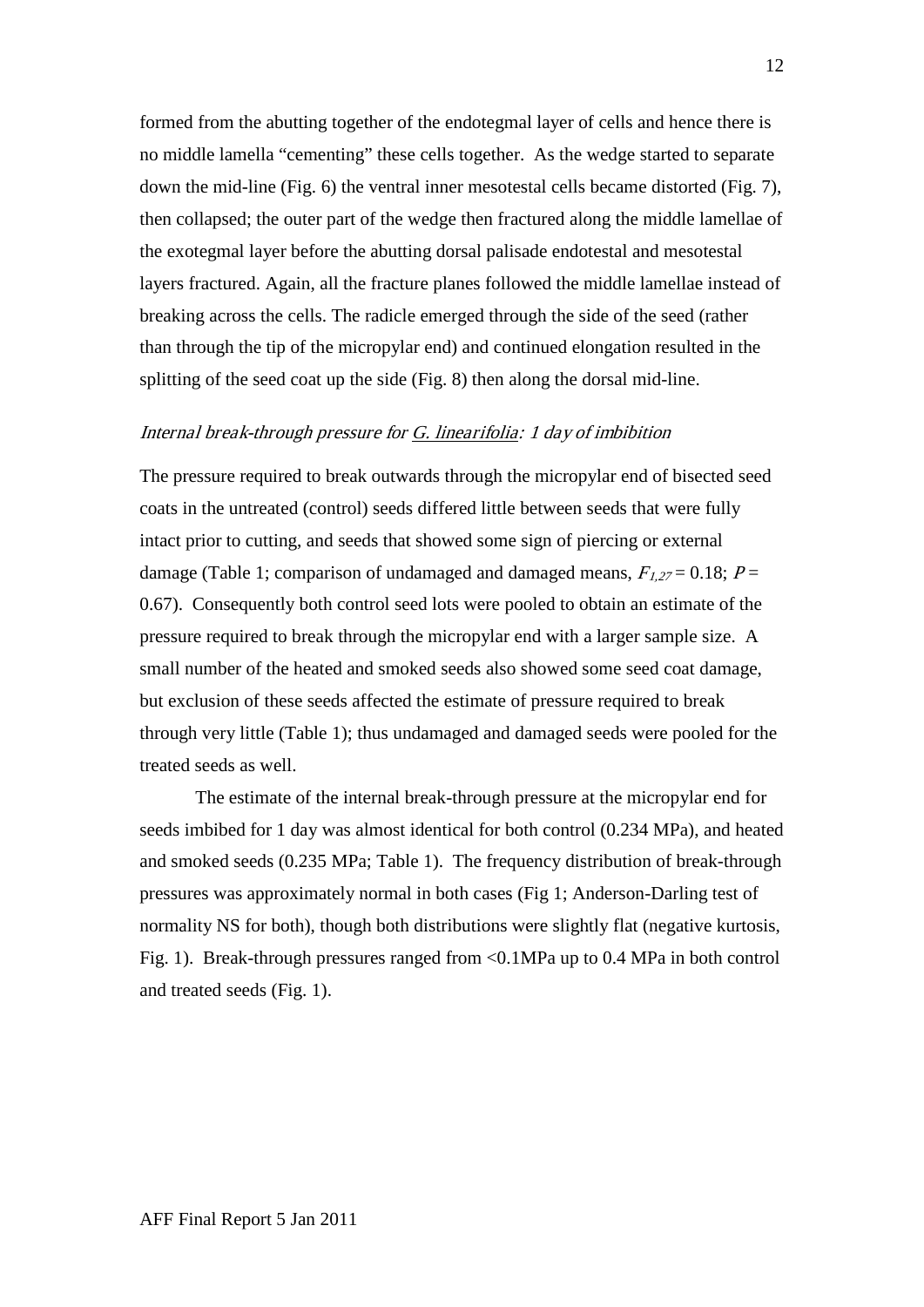Table 1. Comparison of strength of bisected and imbibed seed coat of control, and heated and smoked seeds, to force applied internally at the micropylar end after 1 day of imbibition. Data shown for undamaged seeds, damaged seeds (controls only), and for pooled damaged and undamaged seeds. 10 June data.

| Treatment      | $\eta$ | Mean (MPa) | Standard<br>Deviation |           |
|----------------|--------|------------|-----------------------|-----------|
| Control        | 13     | 0.225      | 0.085                 | undamaged |
|                | 14     | 0.241      | 0.111                 | damaged   |
|                | 29     | 0.234      | 0.098                 | combined  |
|                |        |            |                       |           |
| $Heat + smoke$ | 17     | 0.239      | 0.101                 | undamaged |
|                | 20     | 0.235      | 0.092                 | combined  |
|                |        |            |                       |           |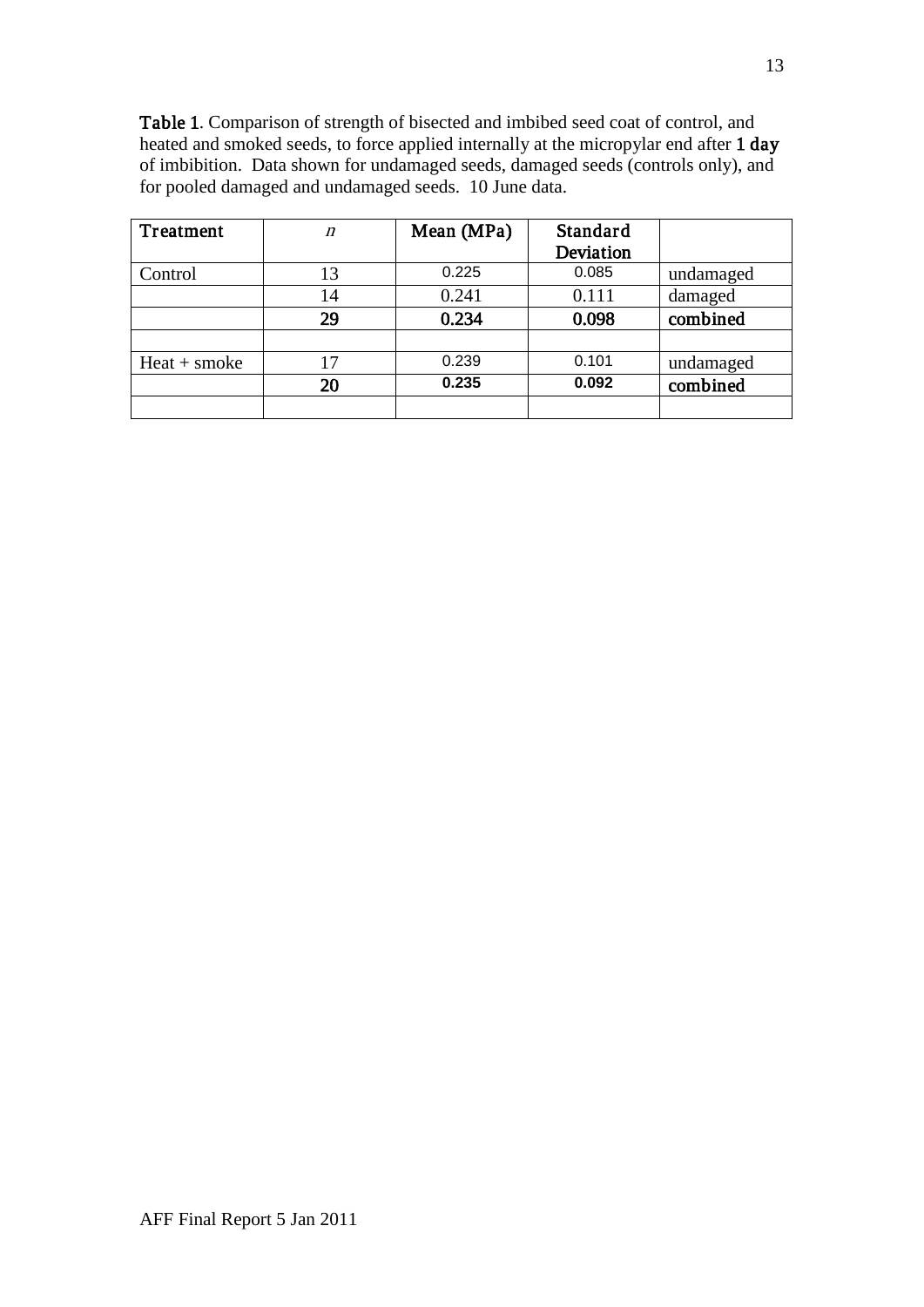



(b)



Fig. 1. Frequency distribution of internal break-through pressure at the micropylar end of (a) control, and (b) heated and smoked bisected seeds of G. linearifolia; 1 day of imbibition.

14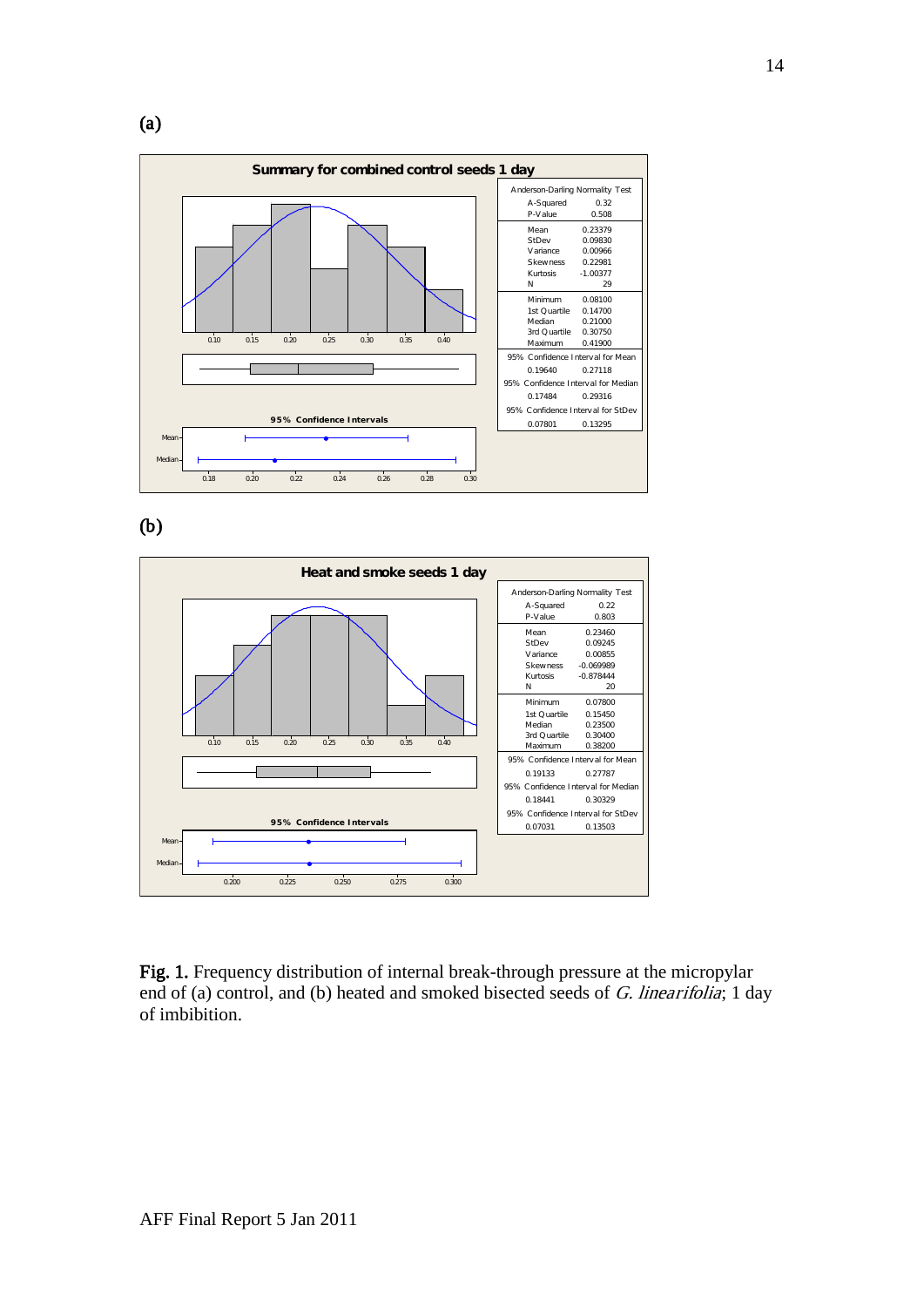#### Internal break-through pressure: 14 days of imbibition

In both the control and treated seed lots, single data points  $>0.4$  MPa were detected as outliers ( $P < 0.05$ ; Fig. 2(a)). While removal of the outliers reduced the estimated mean break-through pressures, the qualitative conclusions drawn remained the same. Firstly, break-through pressures were less after 14 days of imbibition than after 1 day (Tables 1, 2). Secondly, break-through pressures did not differ significantly between control and treated seeds (comparison of means with outliers excluded;  $F_{1,27} = 0.12$ ; P  $= 0.73$ ; Fig. 2(b)).

Whilst the mean break-through pressure did not differ between the two groups of seeds, the shape of the frequency distribution did. The frequency distribution of pressures for the control seeds remained approximately normal, as observed for the 1 day seeds (Anderson-Darling test of normality NS; Fig. 3(a)). However, the frequency distribution of pressures for the heated and smoked seeds did not remain normal (Anderson-Darling test of normality,  $P = 0.04$ ; Fig. 3(b)). The change in shape was most apparent in comparison of the mode of the distribution for each treatment (controls  $= 0.20$  MPa; heated and smoked  $= 0.15$ MPa; Fig. 3).

Table 2. Comparison of strength of bisected and imbibed seed coat of control, and heated and smoked seeds, to force applied internally at the micropylar end after 14 days of imbibition. 10 June data.

| Treatment      | $\boldsymbol{n}$ | Mean (MPa) | Standard  |                  |
|----------------|------------------|------------|-----------|------------------|
|                |                  |            | Deviation |                  |
| Control        | 14               | 0.203      | 0.104     | all seeds        |
|                | 13               | 0.185      | 0.075     | outlier excluded |
|                |                  |            |           |                  |
| $Heat + smoke$ | 15               | 0.212      | 0.094     | all seeds        |
|                | 14               | 0.194      | 0.069     | outlier excluded |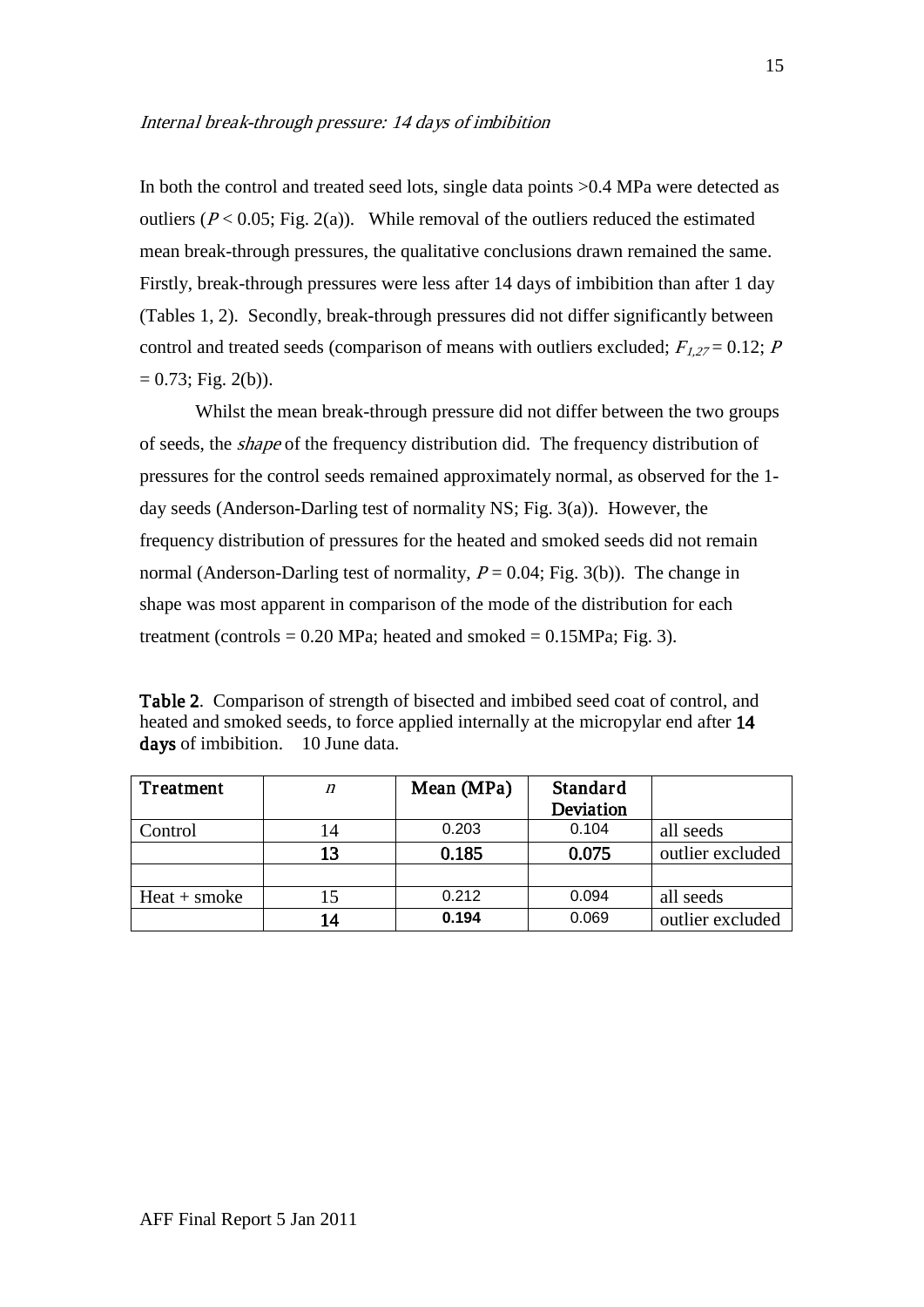

(b)



Fig. 2. Box plot of break-through pressures for control and heated and smoked seeds after 14 days of imbibition: (a) all data included; (b) outliers removed. In (a), the values > 0.4MPa are shown as an outlier for the controls, and as an elongated range for the heated and smoked seeds.

(a)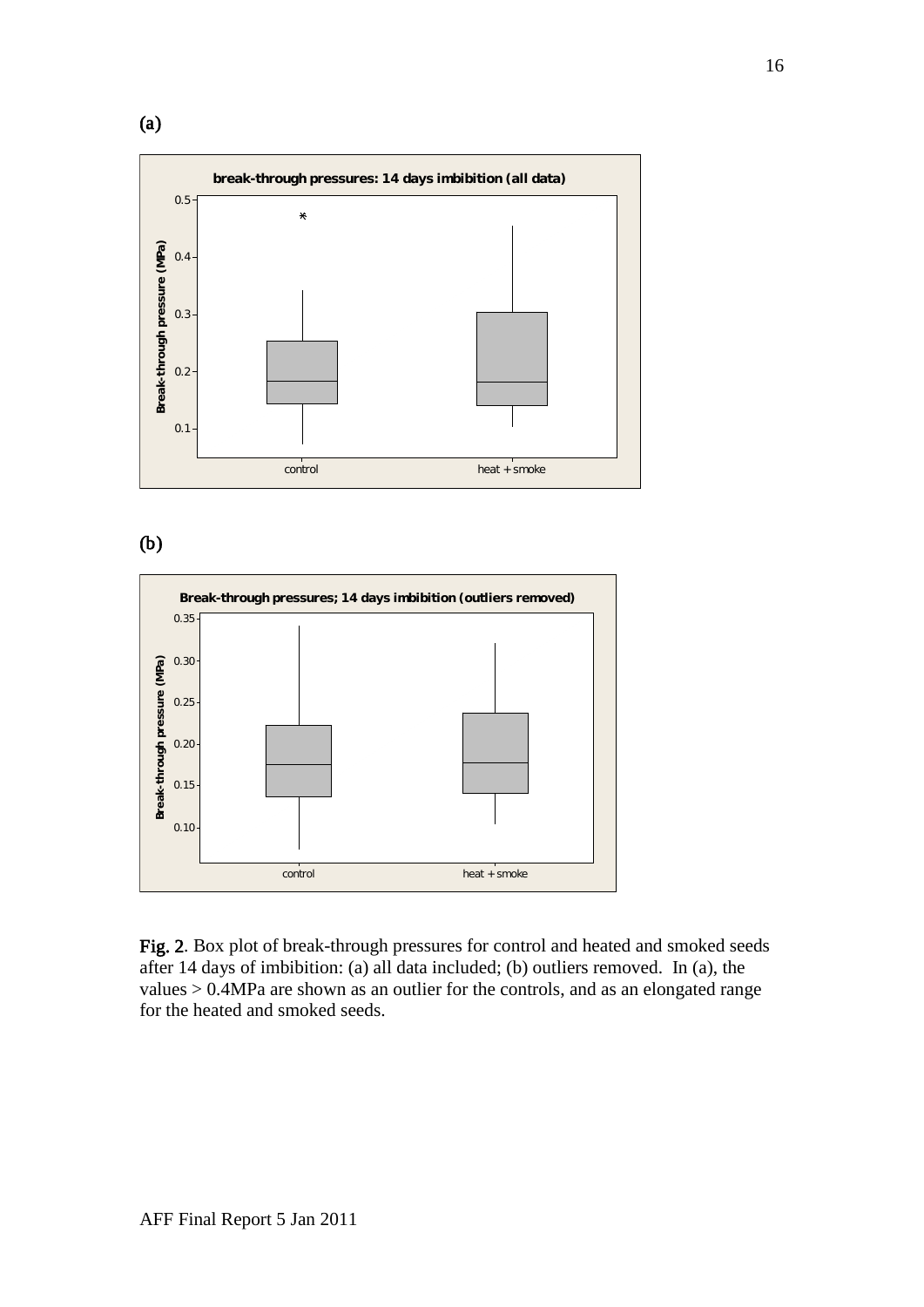

(b)



Fig. 3. Frequency distribution of internal break-through pressure at the micropylar end of (a) control, and (b) heated and smoked bisected seeds of G. linearifolia; 14 days of imbibition.

(a)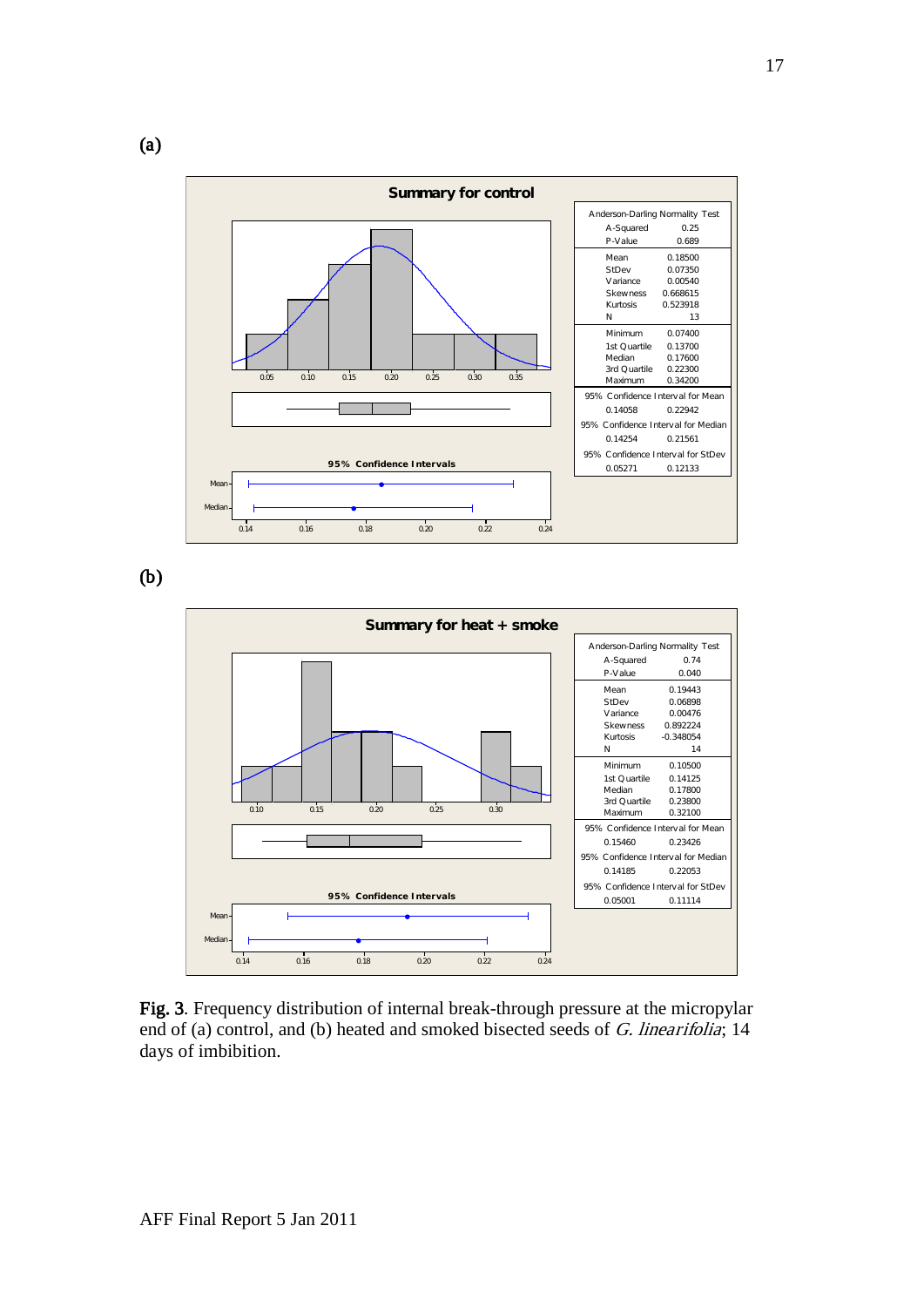#### Compressive force to break seed coat of G. juniperina: 1 day of imbibition

The mean compressive force required to break through the seed coat at the micropylar end of G. juniperina did not differ significantly between the control, and the heated and smoked seeds ( $F_{1,43}$  = 0.21;  $P = 0.648$ ; Figs 4, 5). However, there was the possibility of a change in the shape of the frequency distribution of compressive force required to break the seed coat between the two treatments, with a shift to lower compressive force apparent for some of the heated and smoked seeds. This was evident in the relative positions of the mean and median; for the controls, the median compressive force of 366 g exceeded the mean of 355 g, while for the smoked and heated seeds, the reverse applied (median of  $347 \text{ g} <$  mean of  $373 \text{ g}$ ; Fig. 5). This pattern is visually apparent in the box plot shown in Fig. 4 below. Skewness differed between the two distributions, being -0.40 for the controls, but 0.156 for the heated and smoked seeds (Fig. 5). The mode of the distribution centred on 300 g for the heated and smoked seeds, but on a higher value (367 g) for the control seeds. These changes in the frequency distribution of compressive force required for breaking of heated and smoked seeds would be consistent with a hypothesis of a lessening of this force for some fraction of the seed population, presumably by one or both of the firerelated cues.





AFF Final Report 5 Jan 2011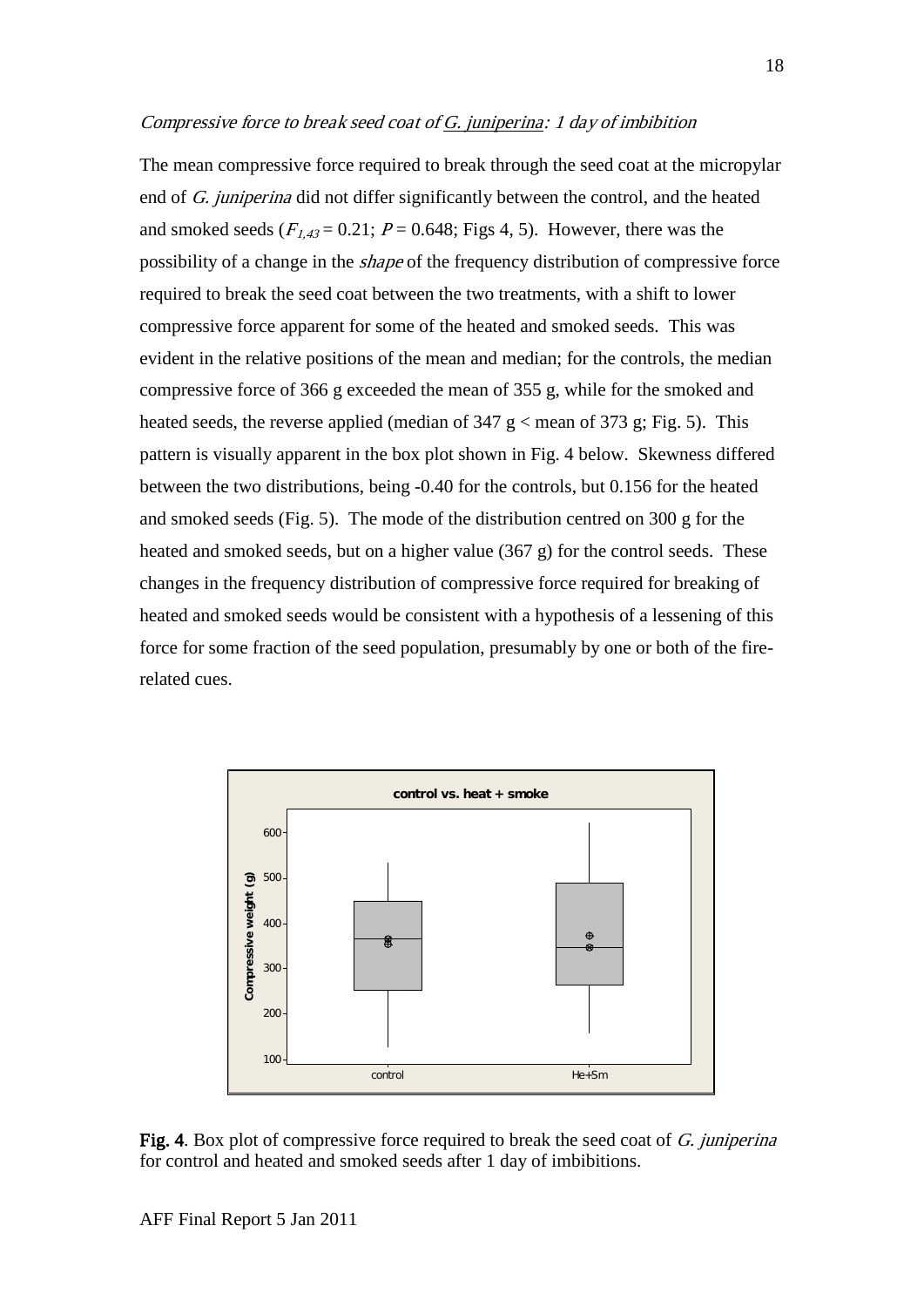



Fig. 5. Frequency distribution of external compressive force to break the seed coat of (a) control, and (b) heated and smoked bisected seeds of  $G$ . juniperina; 1 day of imbibition.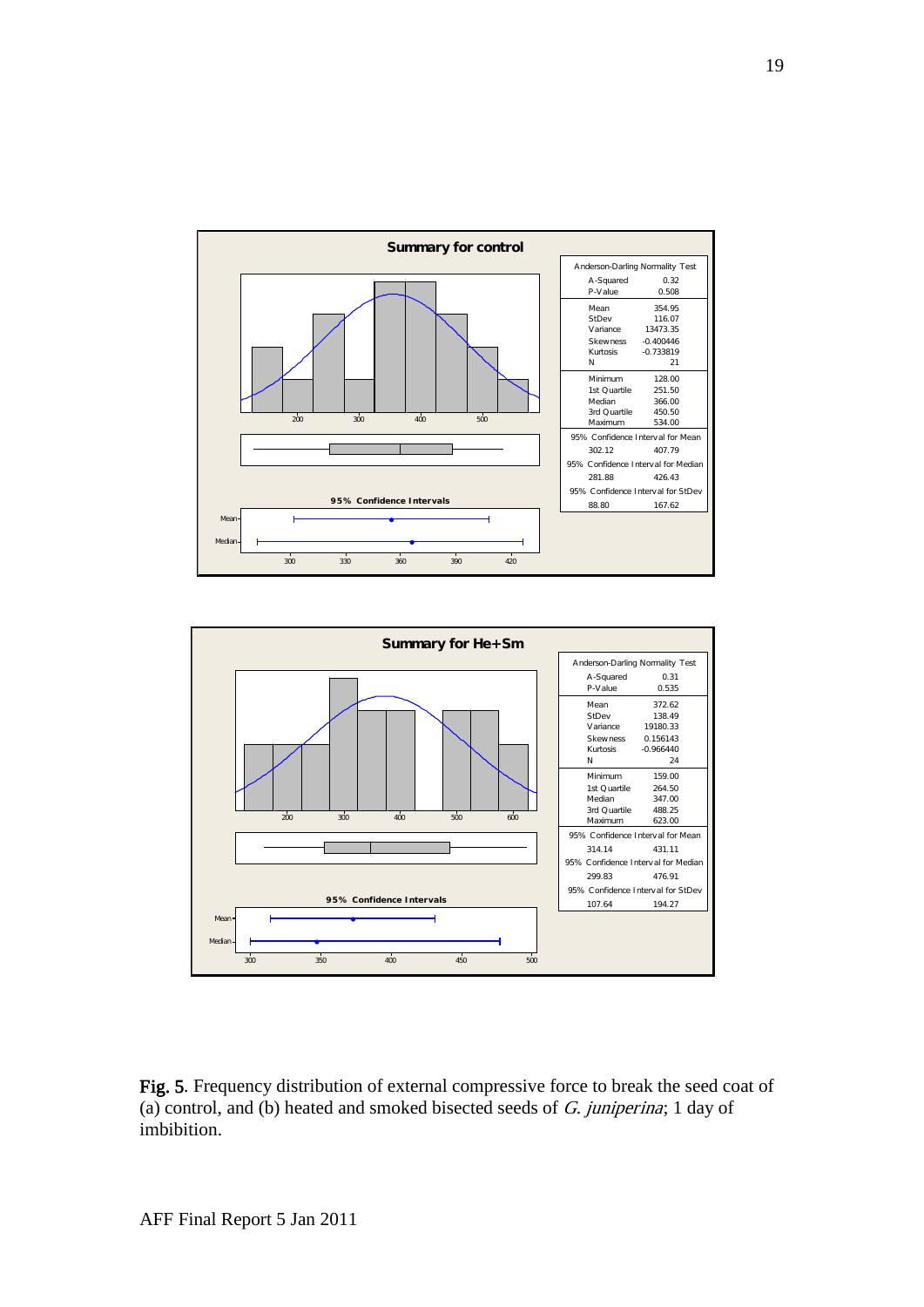#### Determination of embryonic growth potential

For *G. juniperina*, germination (elongation of the embryo  $> 1$  mm) occurred in the majority of half-seeds of over the range of water potentials used; up to  $70 - 80\%$ of embryos were still able to extract sufficient water at -0.30 MPa to elongate (Fig. 6). When the range of water potentials was extended to lower values in a subsequent experiment, to determine the water potential at which no germination would occur in untreated half-seeds, limited germination (of 10% of embryos) occurred only at water potentials of -0.60 MPa and -0.80 MPa respectively (data not shown). The implication from the two experiments was that germination was still possible at -0.3 MPa for the majority of embryos, but not at lower water potentials.



Fig. 6. Germination of half-seeds of G. juniperina over a range of water potentials. Open circles, dashed line = controls; solid squares, solid line = heated and smoked seeds. Bars  $=$  SE.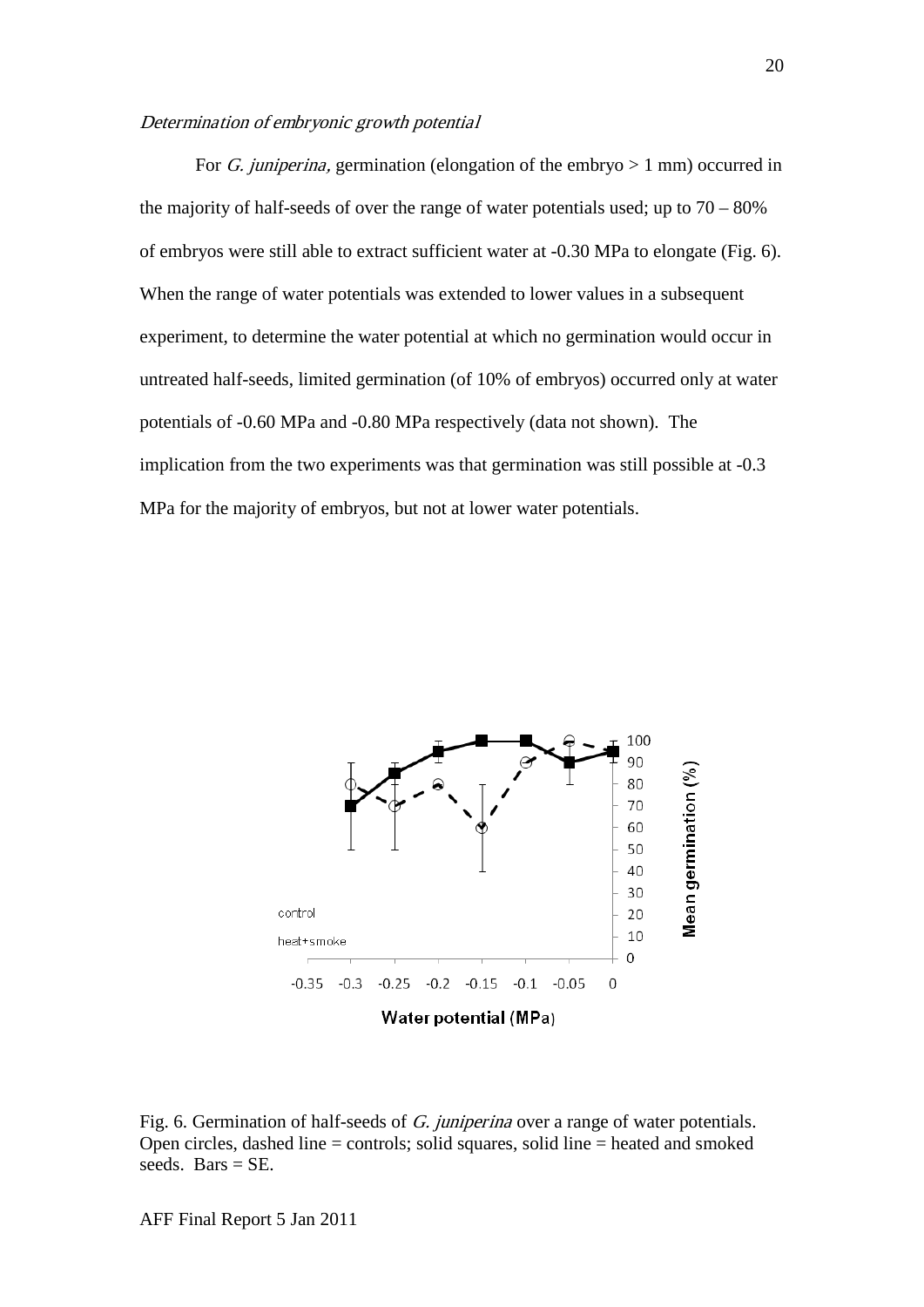For G. linearifolia, a substantial proportion of the embryos in half-seeds were also able to germinate in water potentials down to -0.4 MPa (Fig. 2). Only untreated seeds were kept at a water potential of 0 MPa, and all of these germinated; the proportion that germinated at lower water potentials was variable, whether untreated or treated with fire cues, but in most cases was  $50 - 100\%$  (Fig. 2). The maximum growth potential that the embryo of both these species can generate would appear to be greater than 0.40 MPa.



Fig. 6. Germination of half-seeds of G. linearifolia over a range of water potentials. Open circles, dashed line = controls; open squares, solid line = heated; closed circles, dashed line = smoked; solid squares, solid line = heated and smoked seeds. Bars = SE.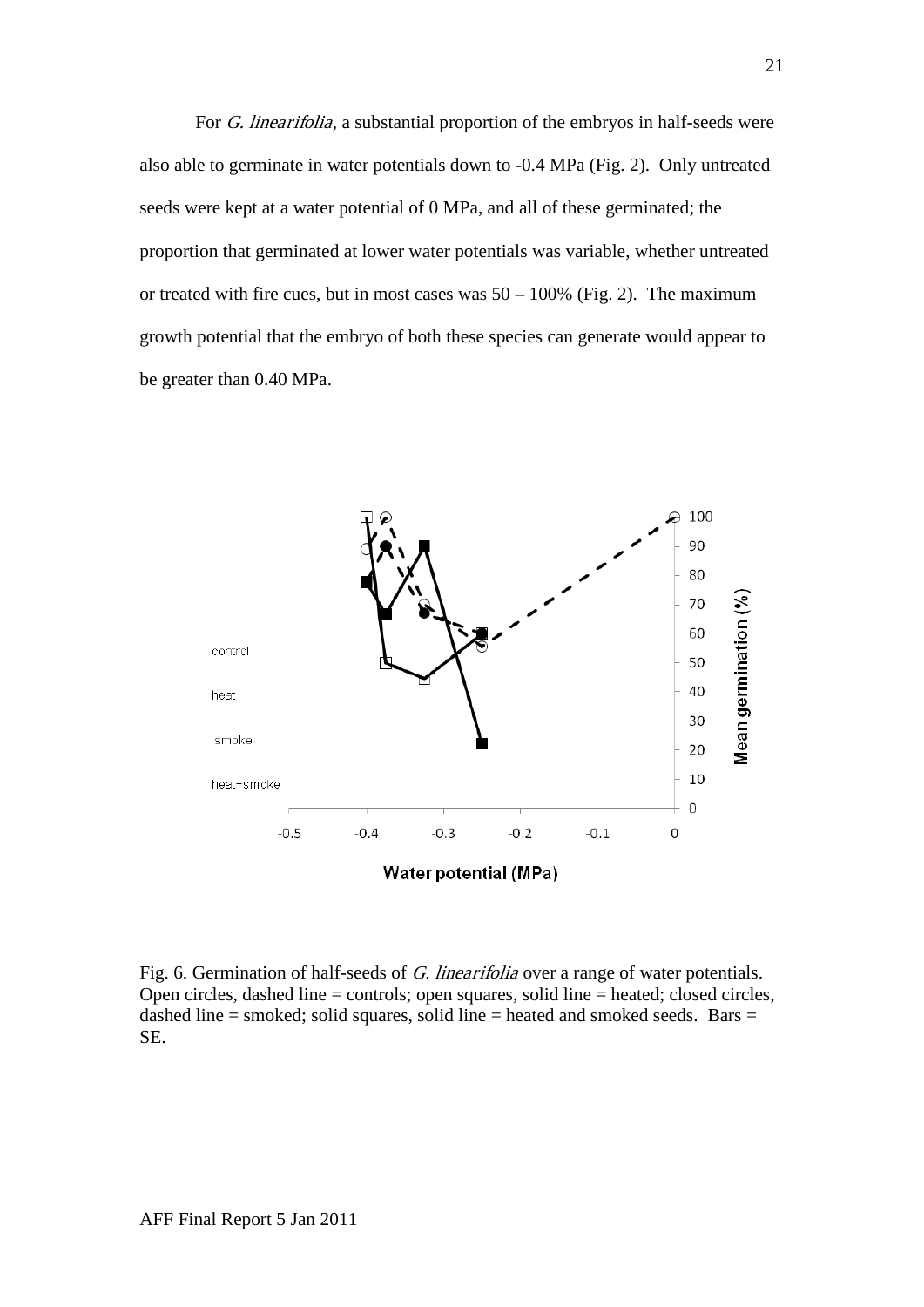#### **Discussion**

#### Anatomical basis for and forces involved in breaking the seed coat

During germination, the elongating radicle applies an outward-directed force as it pushes against, then apart, the tegmal cells that formed the inner micropyle: this results in compressive stress forces being applied to these cells (N.B. this is around the entire 360° circumference). However, these tegmal cells do not deform or fracture. As the radicle extends into the inner part of the outer micropyle, compressive stress forces are again applied. However, fracture planes develop shortly thereafter, breaking across or between the dorsal, lignified palisade endotestal cells of the micropylar end as well as along the tegmal wedge and up through the lateral-dorsal side, thereby allowing the radicle to break through the seed coat. This direction of breakage may be due to (i) the dorsal and lateral sides being thinner then the ventral side of the seed coat and (ii) the downward curvature of the palisade endotestal cells which results in a possibly weaker part of the endotesta that lies directly ahead (i.e. horizontal plane) of the elongating radicle coupled with the potentially "bracing" nature of the slightly thicker-walled ventral mesotesta.

In fracture mechanics theory, the application of an imposed force  $P$  can occur in three modes:

In mode I, P produces tensile stress acting normal to the plane of the crack and tends to open the incipient crack. In mode II, P produces shear stress acting parallel to the plane of the crack and perpendicular to its front and tends to slide the two crack faces relative to one another. In mode III, P produces shear stress acting parallel to the plane of the crack and parallel to its front and tends to tear the crack front open. (Farquhar and Zhao 2006)

Stress fields close to a crack are considered, in theory, to have the "same shape regardless of the larger geometry of the body". However, the heterogeneity of the material, directionality and absolute size of the crack (when compared to the size of the body), results in spatial variation of the stress (Farquhar and Zhao 2006). In Grevillea juniperina and G. linearifolia, the initial elongation of the radicle could be considered to mimic "mode I" whereas the development of the fracture planes along the tegmal wedge mimics the "tearing" mode III.

AFF Final Report 5 Jan 2011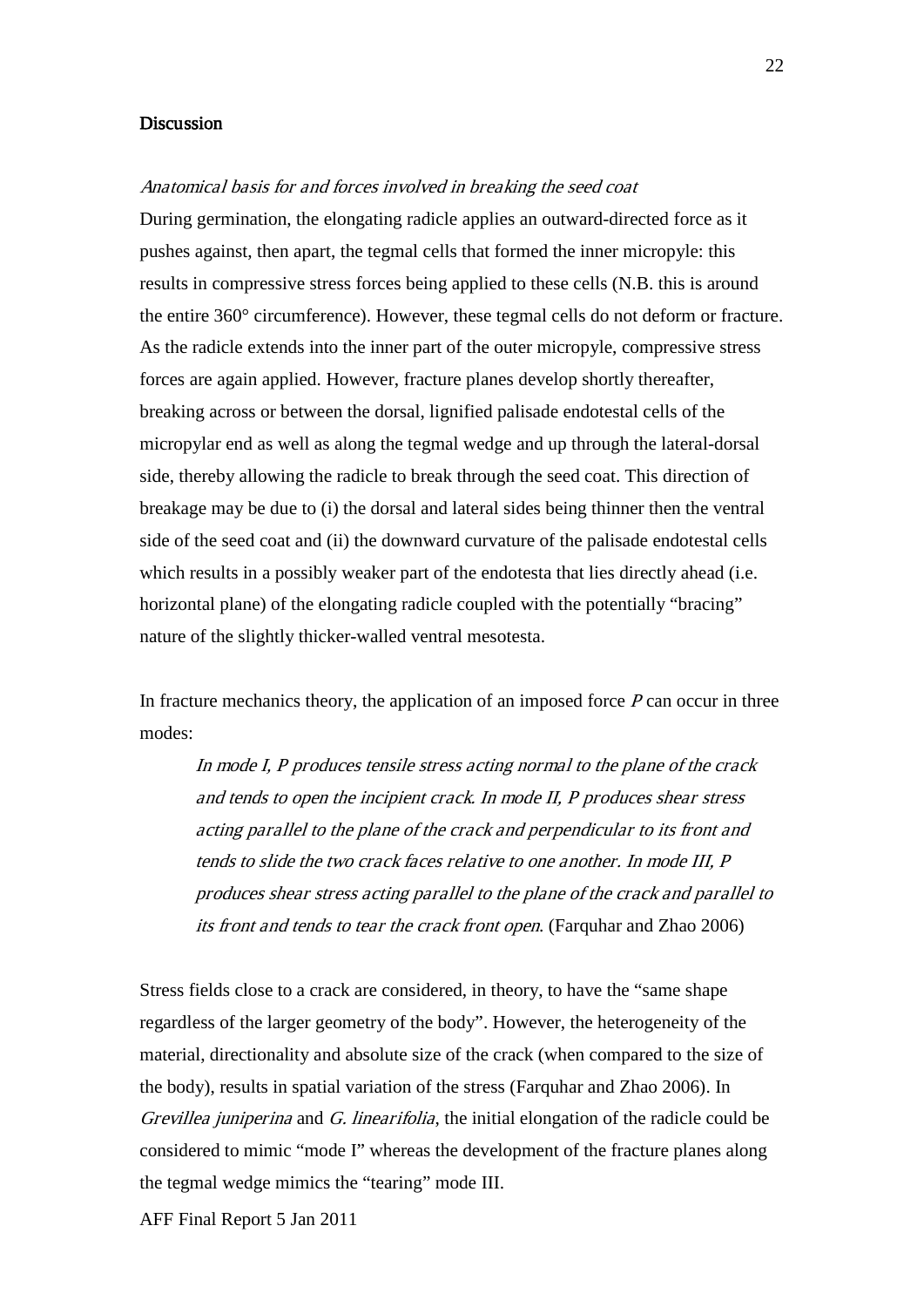Since spatial variation of stress will be affected by material heterogeneity, the composition of the secondary walls of the tegmen and the testa may be very important in determining where the fracture starts. In the inner micropyle, the secondary walls are a composite matrix of cellulose and hemi-cellulose. Secondary walls are formed by thin lamellae of ordered cellulosic microfibrils that are laid down in a helical arrangement parallel to the long axis of the cell (Reid 1997). Such an arrangement is considered to couple normal and shear behaviours (Lucas et al 1993 cited Farquhar an Zhao 2006). Furthermore, cellulose is recognised as being very strong with a theoretical strength of 25GPa (Vincent 1990), making it 5-10 times stronger than rolled steel when compared on a strength to weight basis. However, this strength is greatly reduced (down to 0.9GPa) when hydrated to 35-40% (Frey-Wyssling, 1952 cited Vincent 1990). Lignification of the secondary wall confers rigidity and hardness by fixing polysaccharide-polysaccharide interactions (Reid 1997).

The force required to rupture the seed coat would be dependent upon how well the various cell layers (and composition of the cell walls) dissipate the initial compression energy resulting from the elongation of the radicle before sudden catastrophic fracture can occur. At the start of elongation, the ordered cellulose microfibrils of the tegmal cells would absorb some of this energy since cellulose is known to have a great capacity to absorb strain energy (Jeronimidis 1980 cited Farquhar and Zhao 2006). Buckling and separation of cells, such as occurs in wood under tension, generates new surface areas for the dissipation of energy (Farquhar and Zhao 2006). Separation of the tegmal cells forming the micropyle, followed by separation along the mid-line of the tegmal wedge, would provide increased surface area for dissipation of energy. Further dissipation would occur when the dorsal mesotestal cells began to be compressed. While there is no evidence of buckling in the lignified palisade endotestal cells, it is possible that the reticulate deposition of lignified secondary wall throughout the interior of the palisade endotestal cells may not only provide strength but possibly flexibility, and thus contribute to the initial dissipation of energy.

AFF Final Report 5 Jan 2011 However, as the radical enlarges (in cross-section as well as lengthwise), then exertion of force would increase until the separation along the tegmal wedge reached critical "crack length" thereby forcing a fracture pathway through the dorsal seed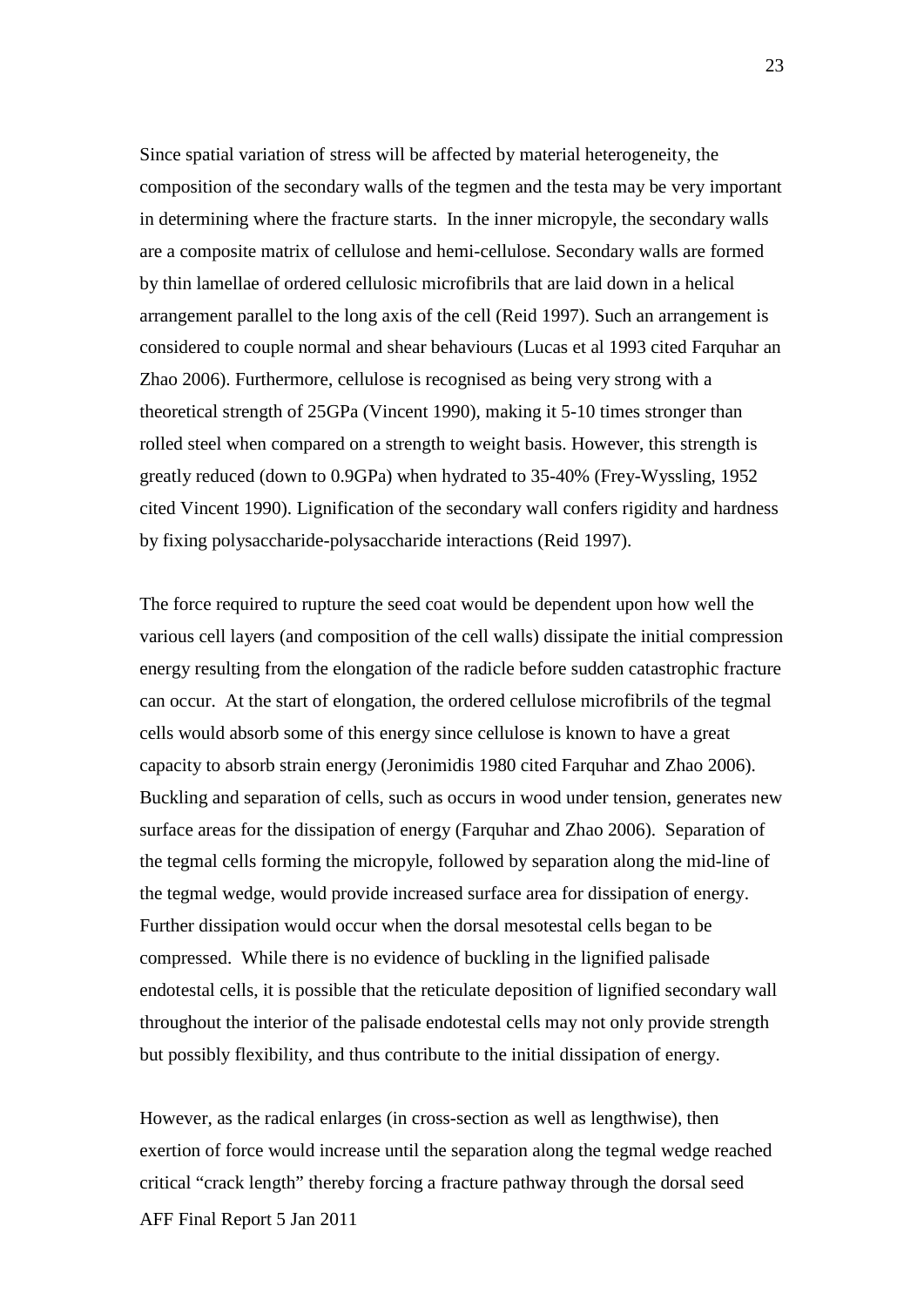coat. The path taken by the developing crack would be influenced by the anisotropic arrangement of the cells in the various layers, the ratio of cell wall thickness to the diameter of the cell and the degree of adhesion (Vincent 1990). Studies on apples and potatoes have indicated that these features, plus the presence/absence of air spaces, greatly affect the mode of failure. Furthermore, "the degree of adhesion can control whether the fracture path goes between cells" as in apples, or as in the case of potatoes (which have smaller, thicker-walled cells that adhere strongly together), through the cells (Vincent 1990). The thin-walled mesotestal cells may not adhere strongly together and hence the fracture plane follows the middle lamellae, whereas the lignified endotestal cells may adhere more strongly, and thus fractures can occur across the cell as well as between the cells.

### Physical forces required to break the seed coat; role of fire cues

Two methods were tried in an attempt to estimate the force required to break the seed coat, and whether this changed after treatment with fire cues i.e. an internally-applied force that sought to simulate the radicle breaking through, and an externally applied compressive force. The results of the internally-applied force suggested no weakening of the seed coat by the fire cues after one day, but a possible shift of this force to lower values in seeds that had been heated and smoked, after a longer period of imbibition. However this conclusion is tentative only; the numbers of seeds that could be sampled from each treatment was low (13 controls, 14 treated); the shift (if real) was detected as a lower mode, and change from normality, in the shape of the frequency distribution for the heated and smoked seeds. Finally, we were not convinced that the method used was sufficiently objective and reliable enough to give good data. While Nabors and Lang (1971) used it successfully with bisected lettuce seed coats, we concluded that after numerous attempts, this method was too difficult, too imprecise for reproducibility and did not permit any confidence in the results for *Grevillea*. This was due to the manual nature of this method, the need to push the point through the exact same place for each seed and determining what was the force exerted at the point of breakthrough of the pin. While bearing these caveats in mind, the limited data obtained suggested that the fire cues did not lead to an immediate weakening of the seed coat, but that such weakening was possibly detected in the heated and smoked seeds closer to germination. Such a weakening as seeds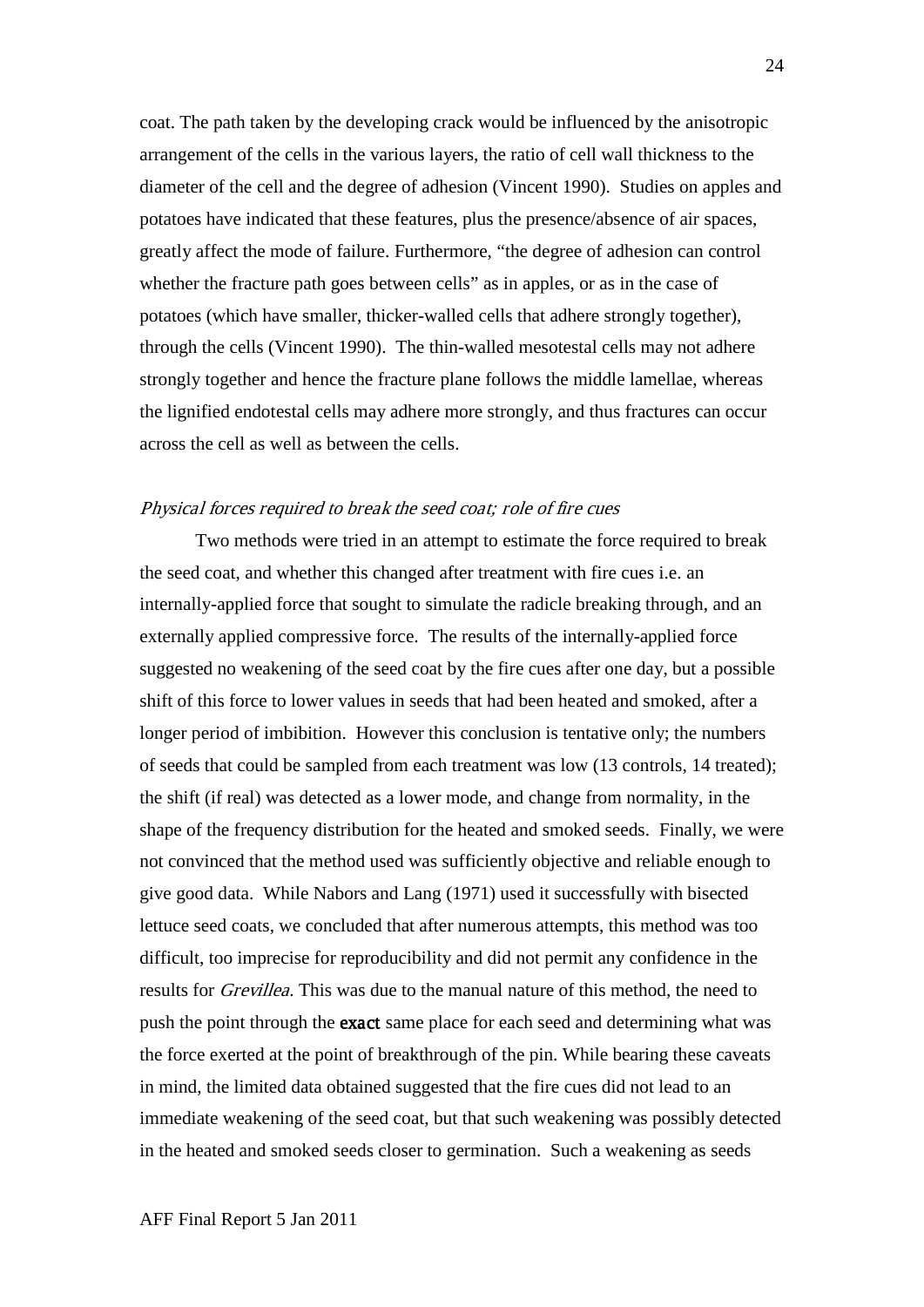approached germination could be induced by the embryo activating enzymes to weaken cell walls, rather than any direct effect of the fire cues.

The method using an external compressive force was more objective and reproducible than the earlier approach, but suffered from the limitation of not simulating well the direction and type of force exerted by an emerging radicle. Again, seed numbers were limited, and conclusions must be tentative. Interestingly, the results suggested an immediate weakening of the seed coat for a proportion of the heated and smoked seeds, detected again as a possible change in shape of the frequency distribution for this group. If this conclusion is confirmed by further work to expand the numbers of seeds sampled, it is evidence that at least one of the fire cues used weakens the seed coat, and does so immediately.

The type of dormancy operating in *Grevillea* best fits the model of either nondeep physiological dormancy, or intermediate physiological dormancy, in the catalogue of dormancy mechanisms of Baskin and Baskin (1998). In seeds with either type of dormancy, fresh seeds fail to germinate unless they receive a dormancybreaking treatment of some kind (eg cold or warm temperatures, chemicals, or light); excised embryos grow into normal seedlings however. This raises questions about whether the structures covering the embryo (the seed coat in *Grevillea*), the embryo itself, or an interaction between them, cause dormancy in intact seeds. Baskin and Baskin (1998) conclude that even though excised embryos grow normally from these seeds, the embryo is likely to be involved in controlling dormancy, because evidence to date indicates that dormancy-breaking treatments by themselves do not seem to weaken the structures covering the seed.

Thus the tentative conclusion (from the compressive force study) that at least one of the fire cues may have immediately weakened the seed coat for some fraction of the heated and smoked seeds is very interesting, and worthy of follow-up. If substantiated, it would be the first evidence for this phenomenon in the literature. If sufficient seed can be obtained so that the two fire cues can be tested separately, this would allow determination of whether only one of the cues weakens the seed coat, or whether both do.

#### Growth potential of the embryo

AFF Final Report 5 Jan 2011 In other species, dormancy-breaking treatments have resulted in an increase in the growth potential of the embryo (as judged by the lowest water potential at which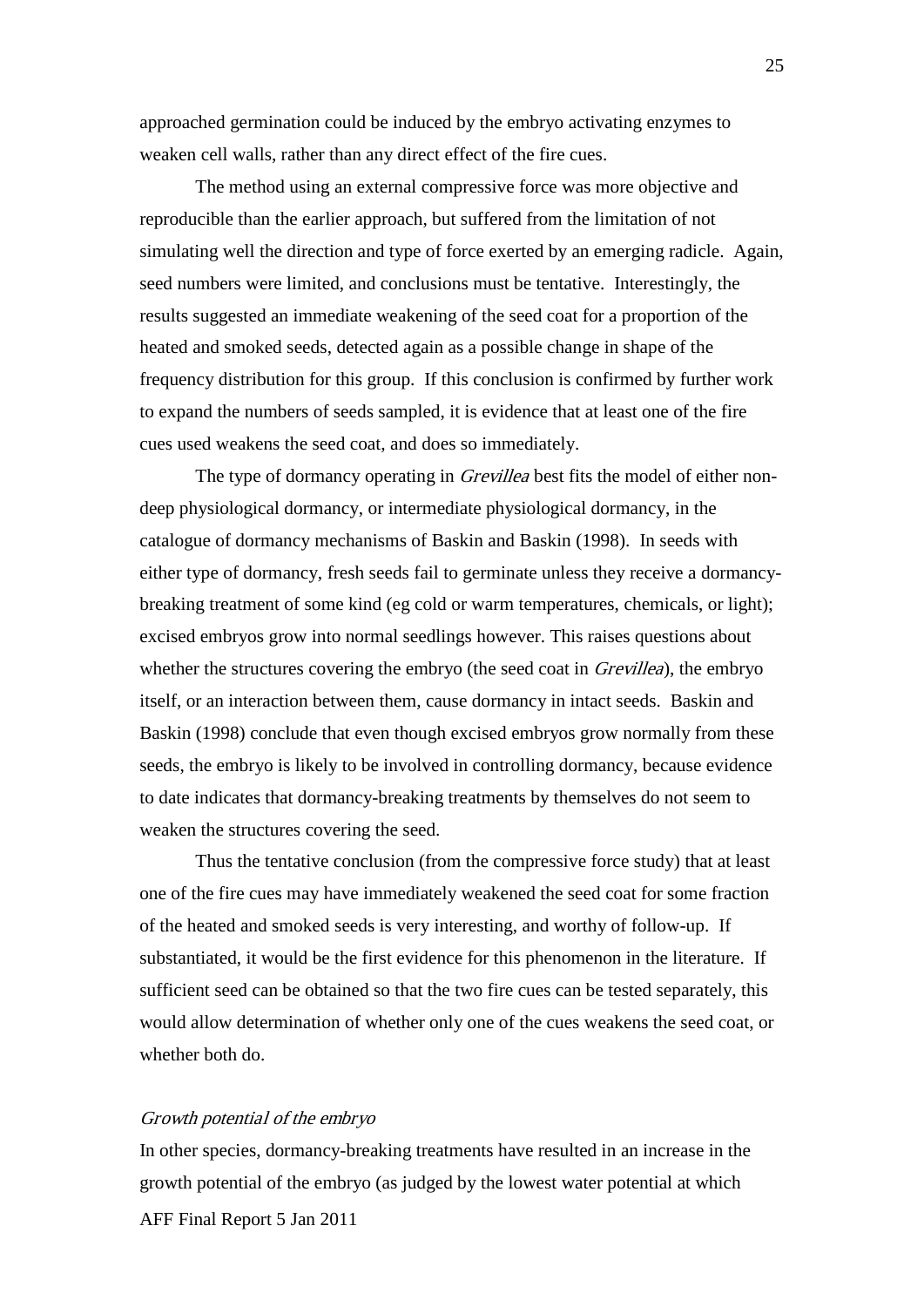germination can occur; Nabors and Lang 1971; Baskin and Baskin 1998). Results with half-seeds of G. juniperina did not detect any such difference in the growth potential of embryos from control, or heated and smoked seeds, at water potentials down to -0.3 MPa. Whether such a difference exists, but over a range of even lower water potentials, is unclear. An attempt to extend the range of water potentials to lower values resulted in very little germination from the limited number of seeds used. If there is a strong effect of the fire cues on the growth potential of the embryo, more germination would have been expected from the half-seeds treated with the fire cues over the lower range of water potential. This experiment requires follow-up, using a wider range of water potentials than used in the current study. The evidence to hand however does not support the hypothesis of an increase in growth potential of the embryo after treatment with fire cues, in  $G$ . juniperina. The results of the same experiment with G. linearifolia showed a lot of variability, but again did not support the hypothesis of an increase in growth potential induced by fire cues, at least over the range of water potentials used (down to -0.4 MPa).

## Conclusion

Some limited progress has been made in investigating the mechanical constraint hypothesis of seed coat dormancy in *Grevillea*. The anatomy of the rupturing of the seed coat by the emerging radicle has been characterised. Two methods of estimating seed coat strength have been tried, and only one considered reliable and reproducible. That said, it is interesting that the estimates of the break through force by the (less reliable) pin method (up to 0.4 MPa) matched well the estimates (by the osmoticum method) of the force that the embryos can at least generate  $(0.3 - 0.4 \text{ MPa})$ . The tentative conclusion from the compressive force method, that one or both of the fire cues may weaken the seed coat, is worth further investigation. If substantiated, it will be the first evidence of such a weakening by a dormancy-breaking treatment in any seed. More work is also required with the osmoticum method, to determine both the maximum force that embryos can generate, and whether this is altered by the fire cues, as is the case for dormancy-breaking treatments in other species.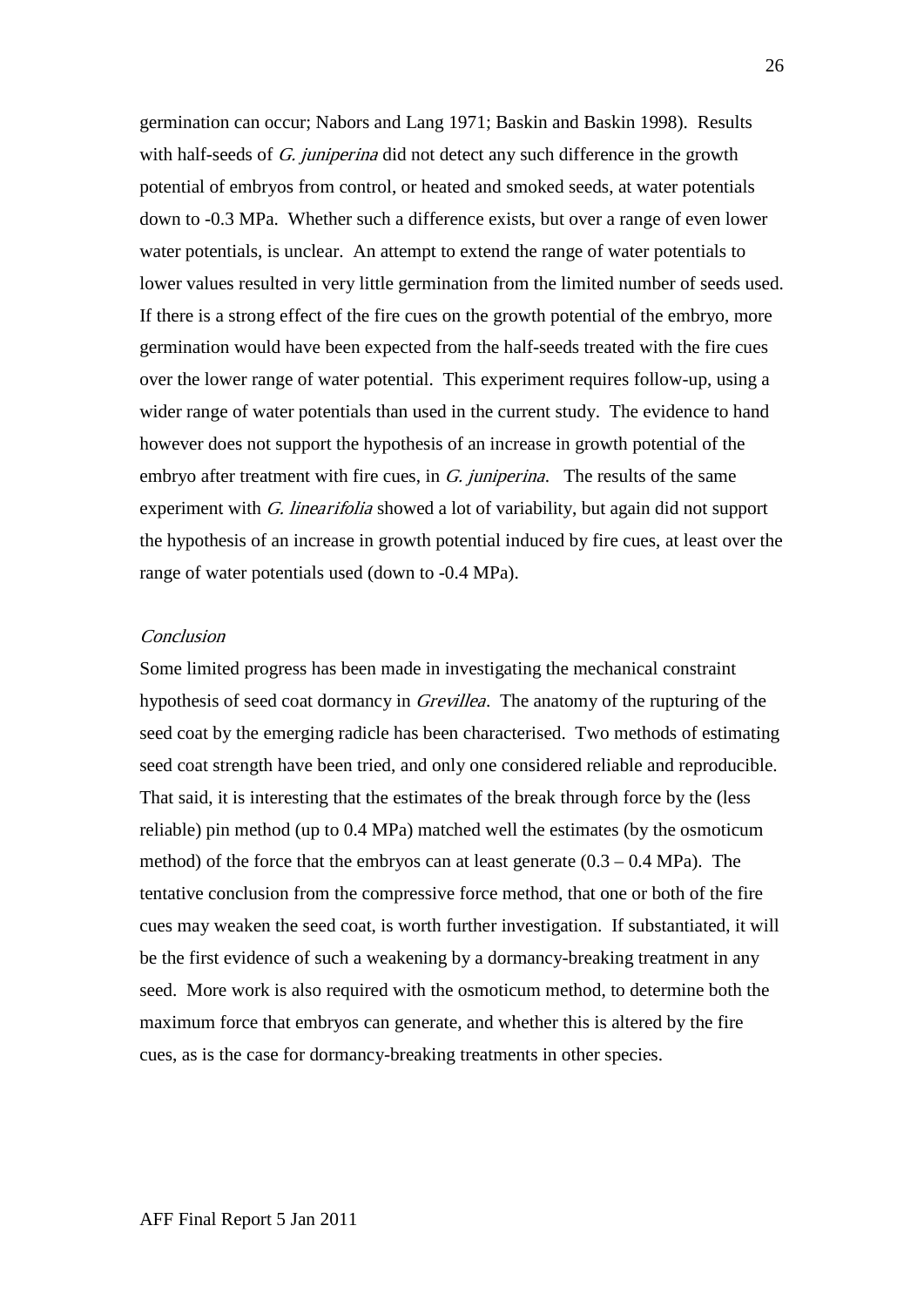# Bibliography

- Baskin CC, Baskin JM. 1998. Seeds: Ecology, Biogeography and Evolution of Dormancy and Germination. Academic Press, Sydney.
- Bewley LD, Black M. 1994. Seeds: physiology of development and germination. New York, Plenum Press.
- Briggs CL, Morris EC, Ashford AE. 2005. Investigations into Seed Dormancy in Grevillea linearifolia, G. buxifolia and G. sericea: Anatomy and Histochemistry of the Seed Coat. Ann. Bot. 96,965-90
- Briggs, CL, Morris EC. 2008.
- Farquhar R, Zhao Y. 2006. Fracture mechanics and its relevance to botanical structures. American Journal of Botany 93:1449-1454
- Kenny B. 2000. Influence of multiple fire-related germination cues on three Sydney Grevillea (Proteaceae) species. Austral Ecology 25, 664-669
- Nabors MW, Lang A. 1971. The growth physics and water relations of redlight induced germination in lettuce seeds. I. Embryos germinating in osmoticum. Planta 101, 1-25.
- Morris EC. 2000. Germination response of six East Australian *Grevillea* species (Proteaceae) to smoke, heat exposure and scarification. Aust. J. Bot. 48, 179-189
- Morris EC, Tieu A, Dixon K. 2000. Seed coat dormancy in two species of Grevillea (Proteaceae). An.n Bot. 86,771-775
- Reid JSG . 1997. Chapter 5 Carbohydrate metabolism: Structural Carbohydrates. Plant Biochemistry. Pp 205-236 Academic Press Ltd
- Tran VN, Cavanagh AK. 1984. Structural Aspects of Dormancy. In: Seed Physiology Vol 2. Germination and Reserve Mobilization. Ed. DR Murray. Academic Press
- Vincent JFV. 1990. Fracture Properties of Plants. Advances in Botanical Research 17:235-287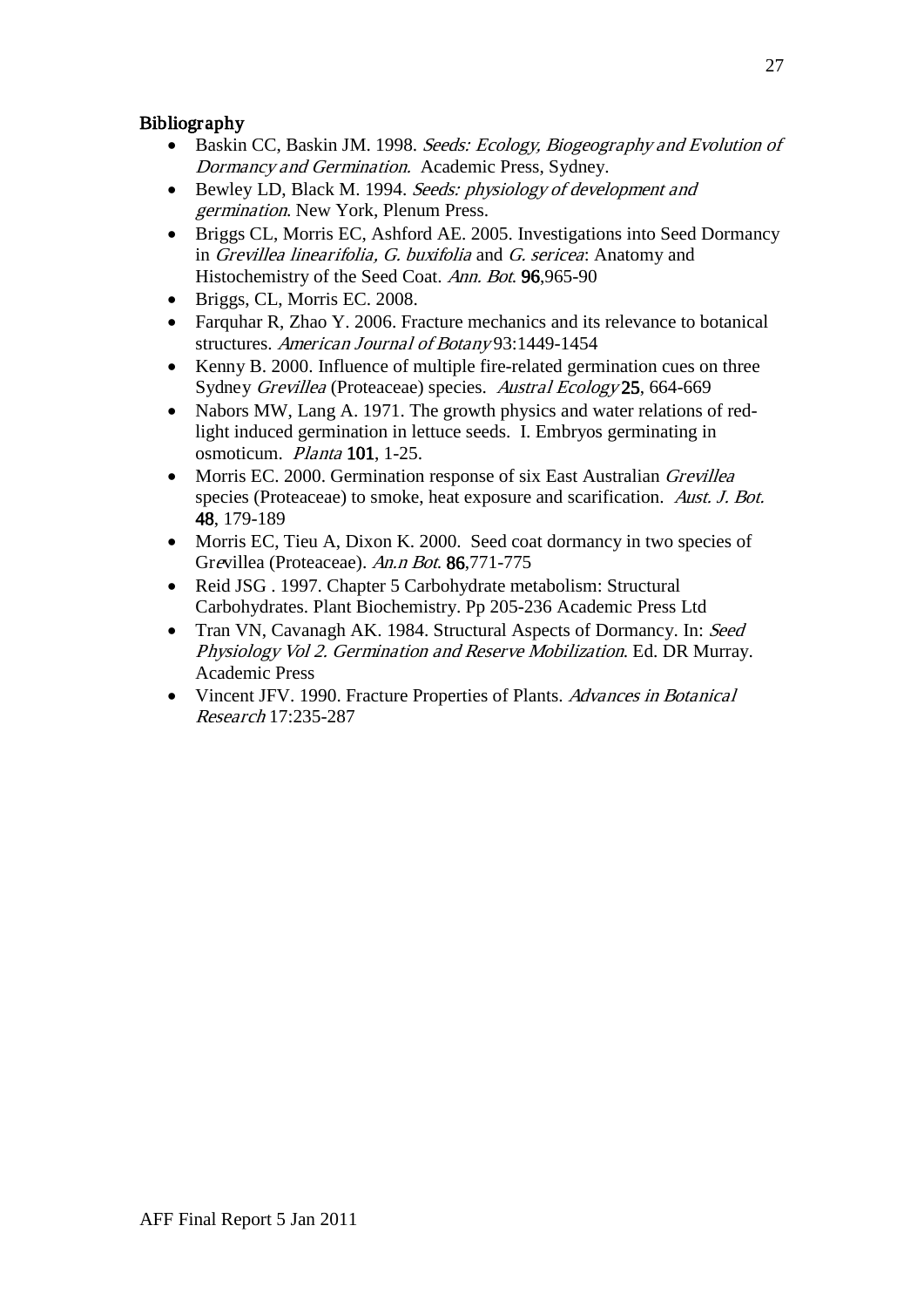# Figure Legend

Fig. 1. Median longitudinal section of the micropylar region of a un-treated control seed. The embryo had been removed and the cavity filled with Lucifer Yellow for 24 hours prior to fixation. Tegmel cells fluoresce yellow due to retained Lucifer yellow. The inner micropyle is formed by the inner and outer tegmel layers that merge along the micropylar channel. The upper portion of the outer micropyle is formed by the endotestal palisade cell layers.

Fig. 2. Median longitudinal section of a germinated Heat and Smoke-treated seed. The fracture plane ran through the medial plane of the tegmel wedge, between the palisade cells that formed the upper portion of the outer micropyle and then through the mesotestal and exotestal cells layers f the dorsal part of the seed coat. Section stained with Berberine hemisulphate and FeCl<sub>3</sub>.

Fig. 3. Longitudinal section through the outer micropylar region of a germinated Heat and Smoke-treated seed. The fracture line, and separation of the upper and lower parts of the seed coat, followed the cell walls and did not across the cells. Section stained with Congo Red.

Fig. 4. Longitudinal section through the dorsal part of the seed coat of a Heat and Smoke- treated seed. Again the fracture line followed the cell walls of the mesotestal and exotestal cell layers. Section stained with Congo Red.

Fig. 5. Transverse section through an un-treated control seed just prior to full germination. An incipient fracture plane first occurs in the inner part (i.e. closest to the cotyledons) of the tegmel wedge. Section stained with Congo Red.

Fig. 6. Transverse section through the tegmel wedge of a Heat and Smoke-treated seed just prior to full germination. The fracture line followed the surface of the tegmel cells' walls, and then between the abutting palisade cells that are folded together in this plane of the seed coat. Section stained with Congo Red.

Fig. 7. Transverse section through the tegmel wedge of a Heat and Smoke-treated seed that had fully germinated. The fracture line crossed into the dorsal part of the seed coat via the upper layer of palisade endotestal then ran along the abutting walls of the testal cells. Section Stained with Congo Red and Aniline Blue.

Fig. 8. Macro of a germinated seed. The radicle protruded asymmetrically through the seed coat, forcing apart the dorsal and ventral surfaces. The fracture line first extended along the mid plane of the seed before it ran up the later side to the dorsal region.